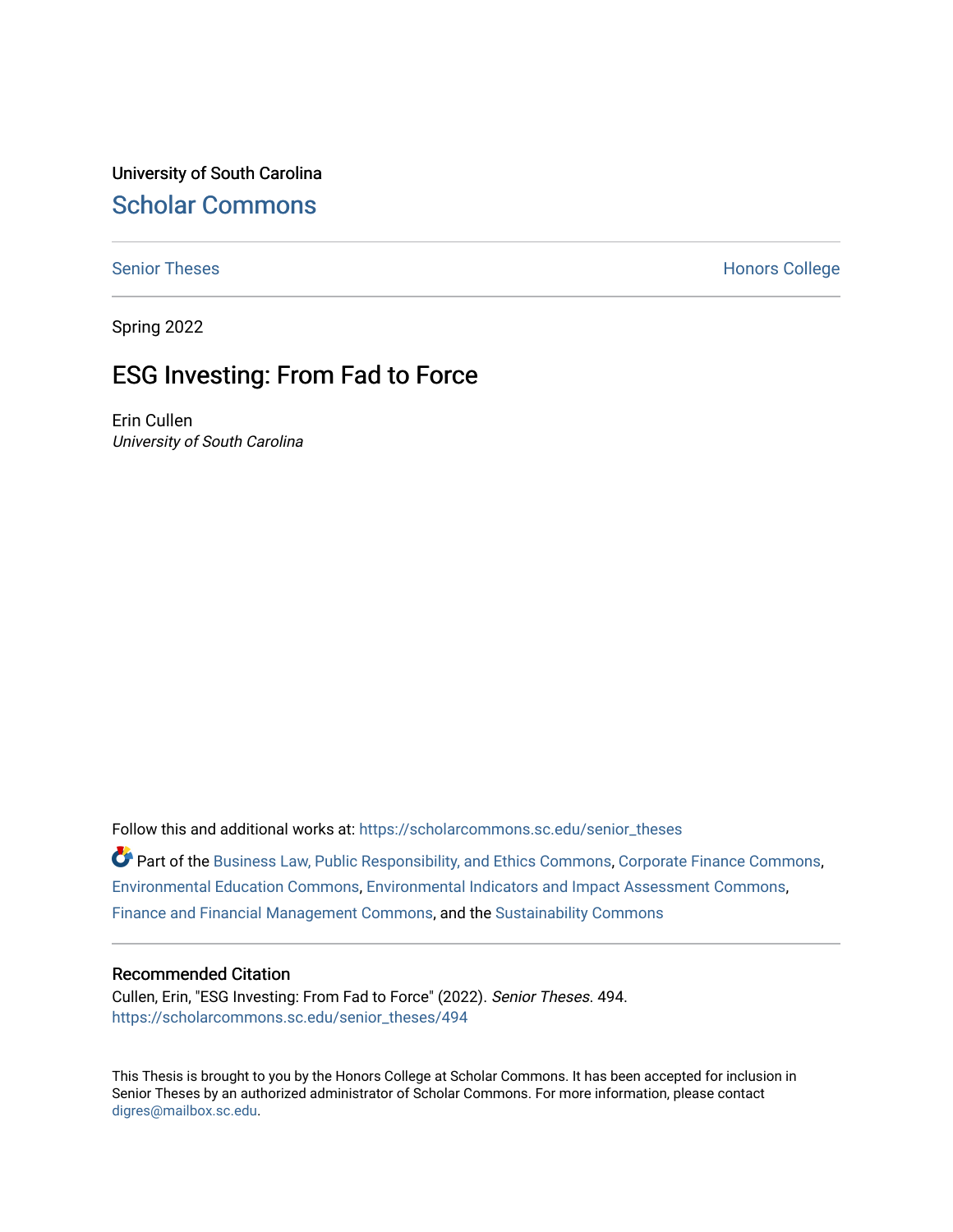ESG Investing: From Fad to Force

By

Erin Cullen

Submitted in Partial Fulfillment of the Requirements for Graduation with Honors from the

South Carolina Honors College

May 2022

Approved:

 $\mathcal{D}_{\boldsymbol{\ell}}$  $\mathcal{A}$  i

Dr. Xuelin Li, Assistant Professor of Finance, Darla Moore School of Business

Director of Thesis

1)<br>anl Freed

Paul Freed, Ph.D. Finance Candidate

Second Reader

Steve Lynn, Dean

For South Carolina Honors College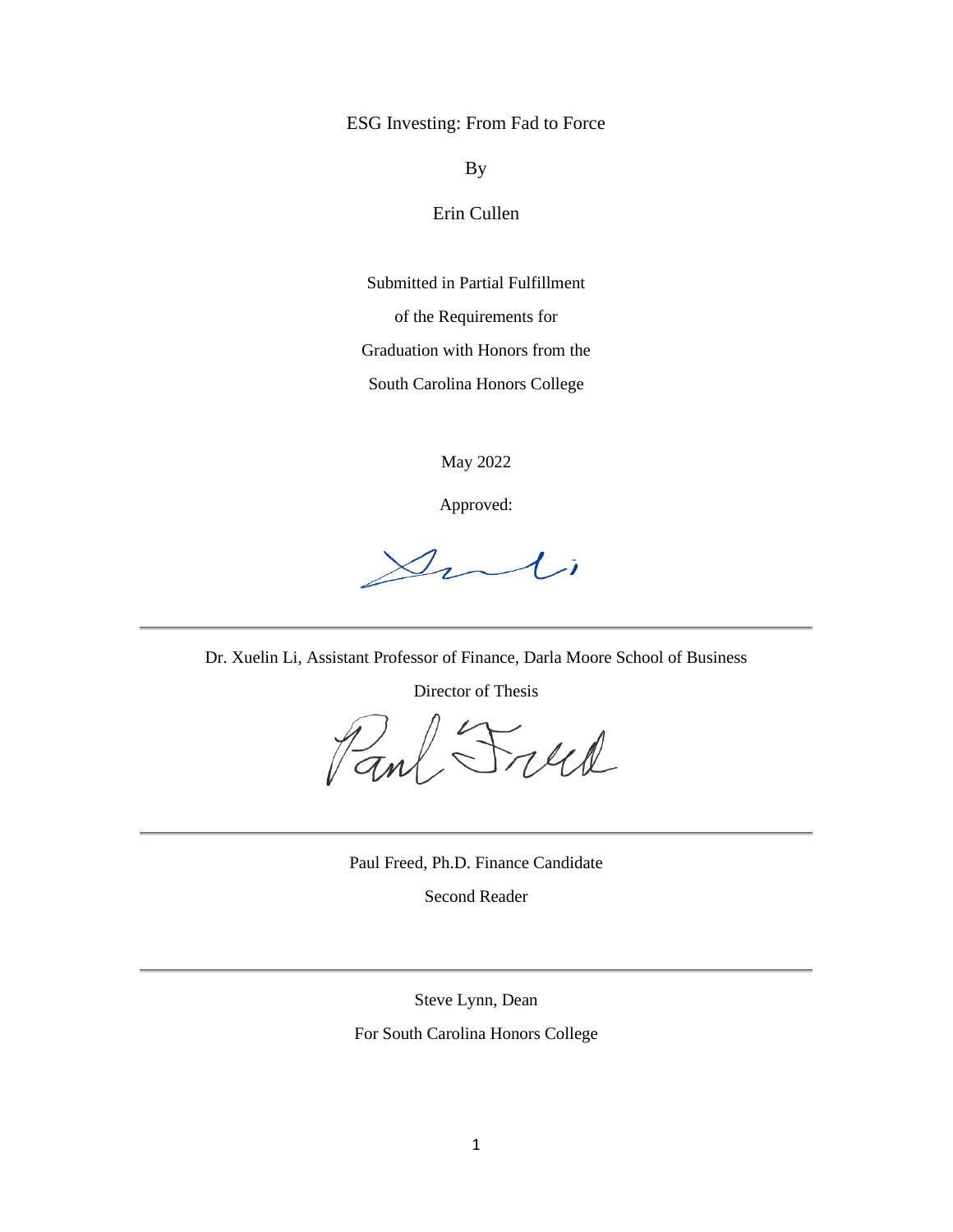## **ABSTRACT**

ESG Investing is the application of environmental, social, and governance factors to identify material investment risks and growth opportunities. Though traditionally viewed as non-financial factors, this paper asserts that ESG factors are indeed financially material. This work first surveys the current state of ESG Investing, its shortcomings, and its success despite these inherent issues. Section II adds a new perspective to ESG research by examining the applications of ESG scores in portfolio management. The study conducts t-tests to answer whether the typical holdings of an ESG mutual fund are more sustainable than those of traditional funds. The paper then focuses on the potential for ESG factors to be quantified, including raising new questions about this quantitative potential. Lastly, suggestions are made on how ESG could be cemented as a force of societal change instead of becoming another inconsequential ethical investing fad.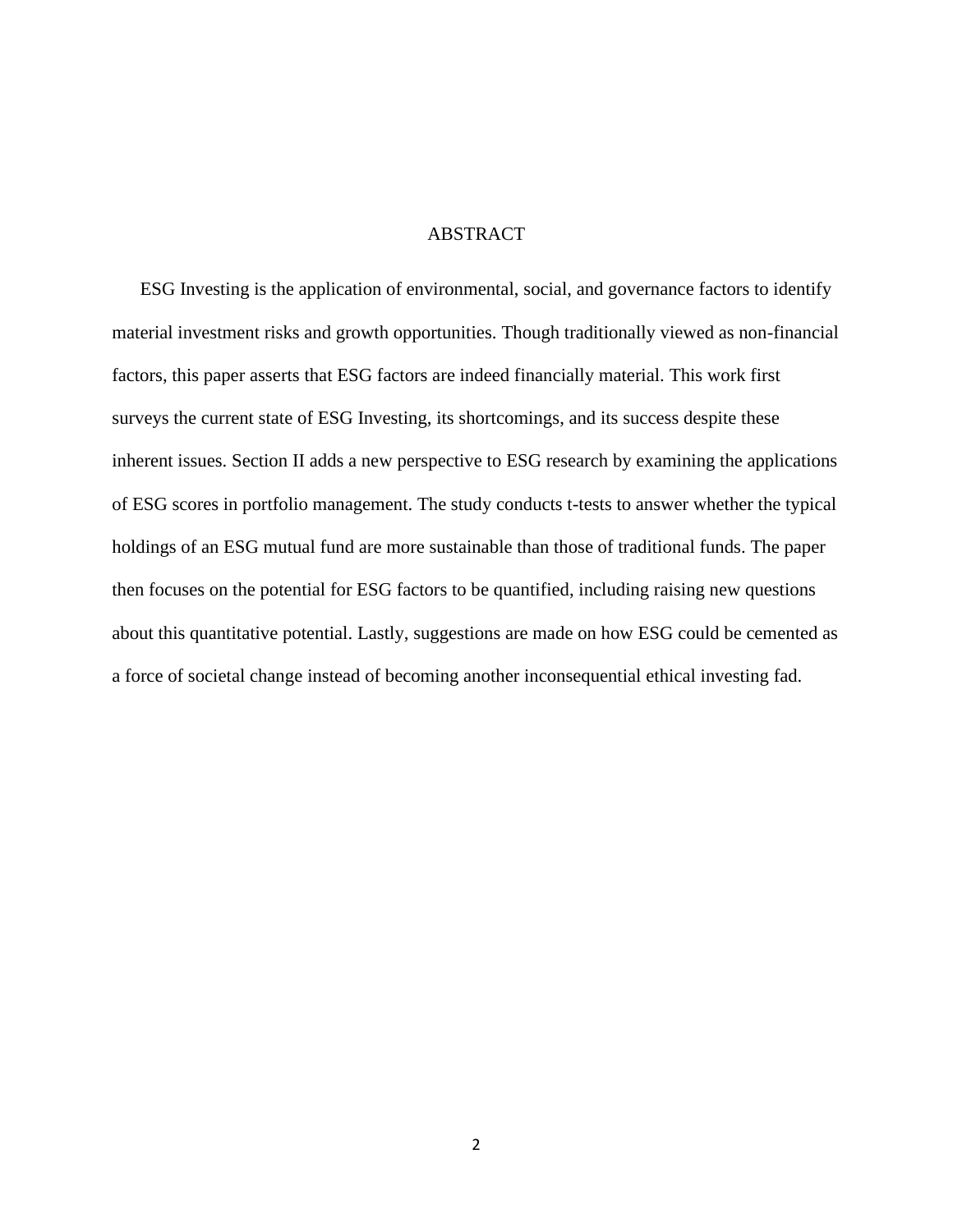# **TABLE OF CONTENTS**

| Abstract                                                                    | $\overline{2}$ |
|-----------------------------------------------------------------------------|----------------|
| <b>Thesis Summary</b>                                                       | $\overline{4}$ |
| I: The current state of ESG Investing: How Portfolio Managers Use ESG Today | 5              |
| II: ESG's Progress and Pitfalls                                             | 9              |
| III: Success in ESG                                                         | 14             |
| IV: From Fad to Force: ESG's Quantitative Potential                         | 21             |
| V: What's next? Unlocking future ESG potential                              | 28             |
| References                                                                  | 34             |
| Tables                                                                      | 39             |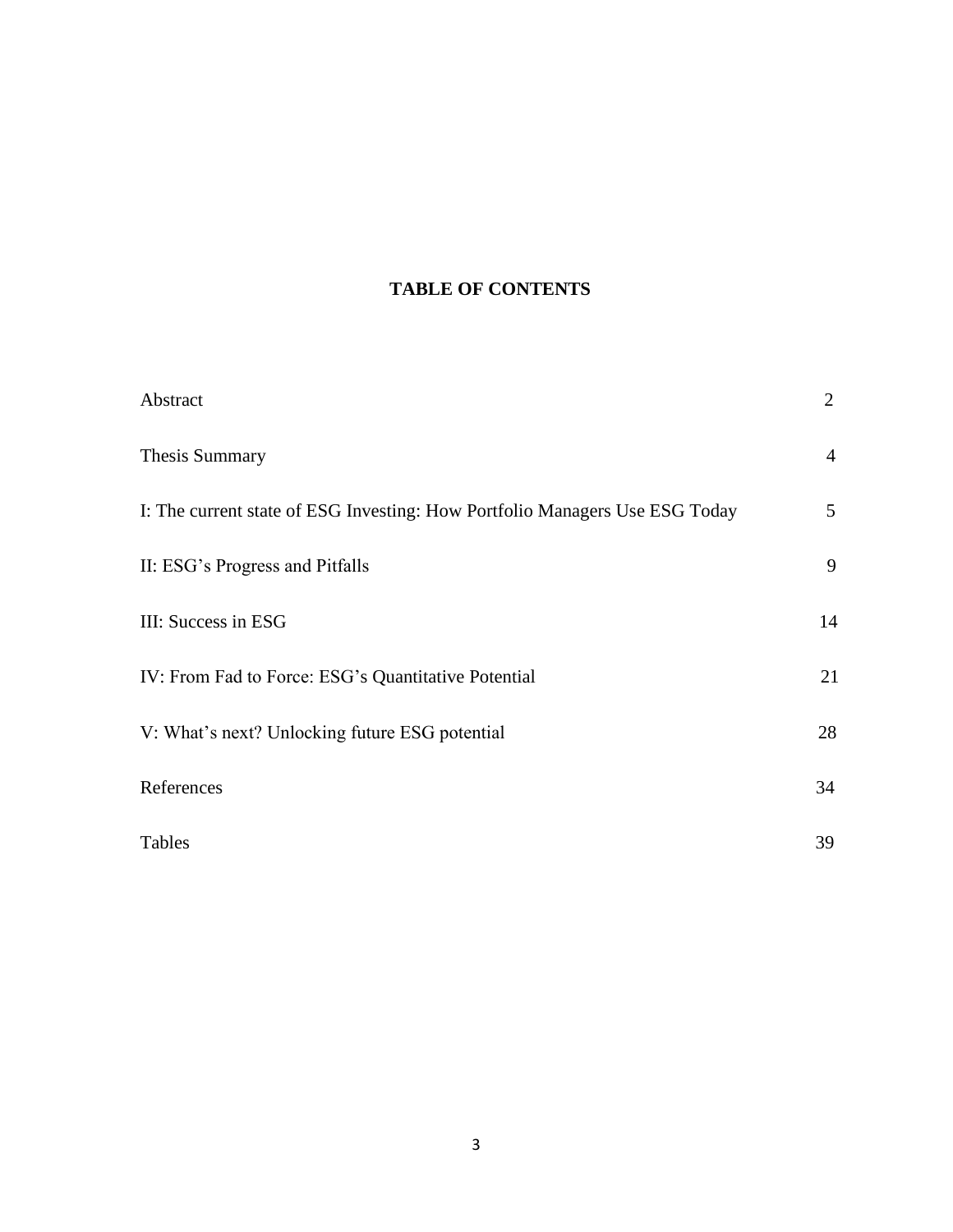### **Thesis Summary**

This paper serves as a comprehensive overview of the knowledge I have gathered on ESG Investing during my finance studies as an undergraduate at the University of South Carolina, and during my internships at Ameriprise Financial and Brown Advisory. Sustainable Investing has been discussed in every one of my finance courses, but it is usually viewed negatively as a fad that is sure to lose relevance. This motivated me to do my own research on the topic, including speaking to some of the key leaders behind Brown Advisory's Large Cap Sustainable Growth Strategy led by Karina Funk, recognized as one of the most influential women in finance by Barron's and Forbes. This paper could be a primer for those new to ESG concepts, while also serving as an introduction to the cutting-edge issues that will surely guide the next stage of ESG research.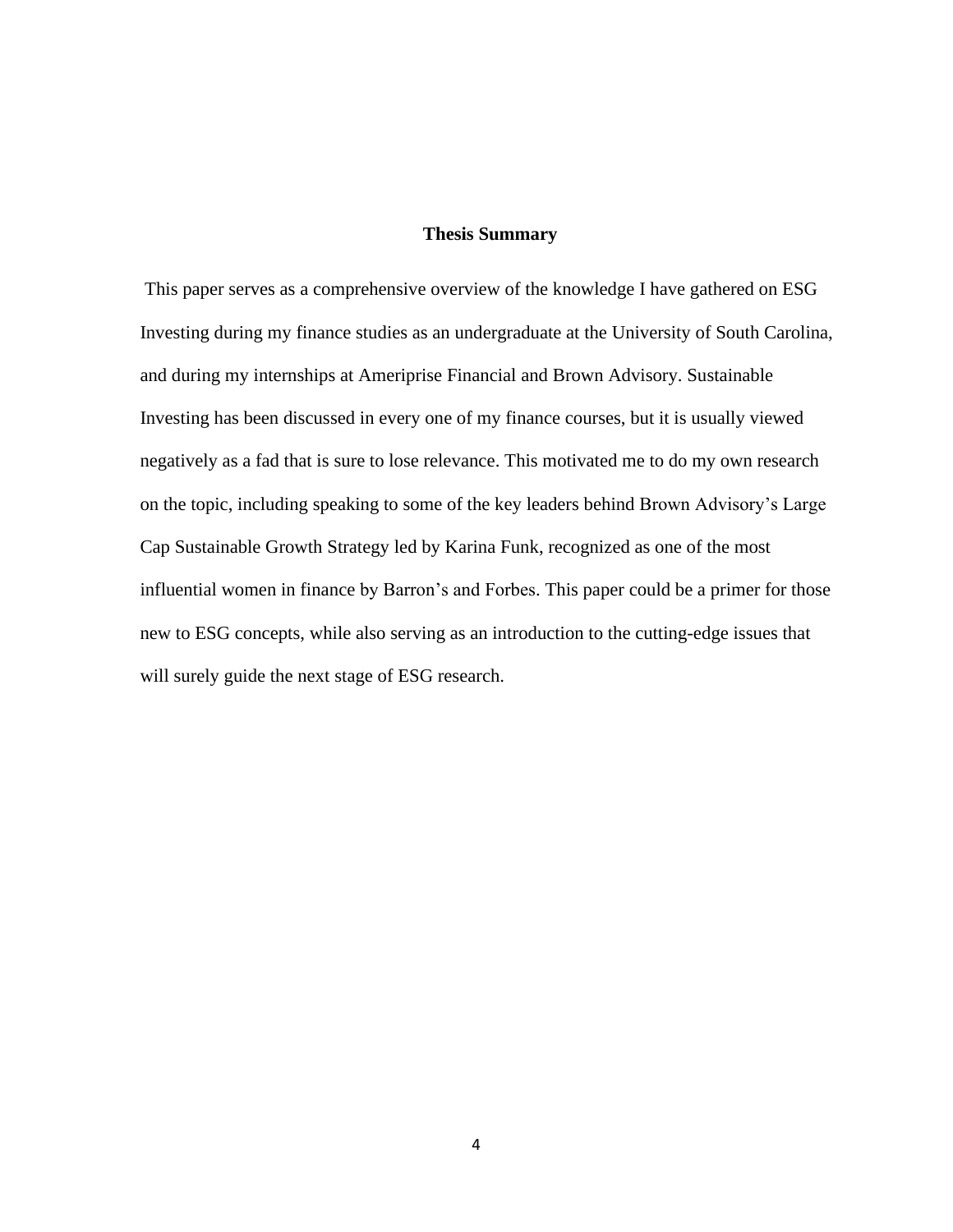### **I: The Current state of ESG Investing: How Portfolio Managers Use ESG Today**

In December 2019, \$20 billion flooded into U.S. sustainable funds and approximately 500 actively managed U.S. funds added ESG factors into their prospectuses.<sup>1</sup> While some critics refer to ethical investing as a fad, major researchers and firms strongly disagree, crediting ESG investing as a way to identify resilient companies with latent alpha. Projections by Blackrock suggest an acceleration in sustainable investing, with sustainable ETF assets growing sixfold by 2030.<sup>2</sup> Understanding ESG's rapid transformation and subsequent rise to the public eye over the past decade is pivotal to discerning how the investment method can improve.

Traditionally, sustainable investing began as a simple negative screening technique. Mostly fueled by religious beliefs, investors actively divested from sin stocks like alcohol and tobacco. Although this method was strikingly basic, the underlying parameter of investing for an ethical impact still guides a part of the ESG approach today. However, as detailed in this paper, ESG Investing has evolved intricately beyond simple screening techniques.

Beginning in the early 90's, the world started to take note on the impending need for the intersection of business and ethics. 1989 was stained by the Exxon Valdez oil spill, 1991 exposed horrific labor practices of Nike in emerging markets, and 2001 highlighted the need for transparency and reliability with the Enron accounting scandal. Unknowingly, the business world experienced ESG risks and their potency first-hand. Events like these would continue to shock not only stockholders, but global stakeholders as leaders acknowledged the perils of pure profit maximization.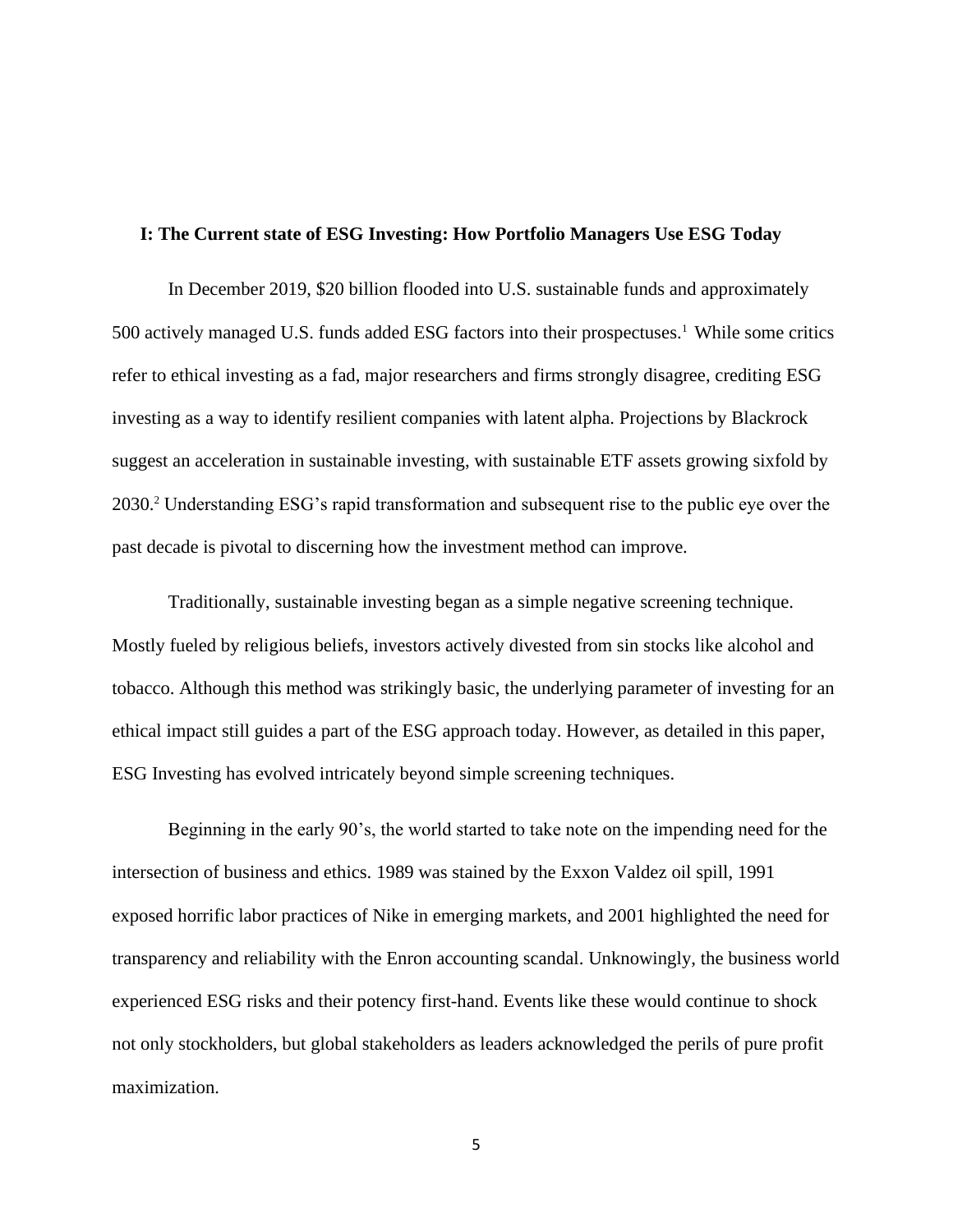The past decade has been rife with action to put ESG risks into perspective. In 2011, the Sustainability Accounting Standards Board was established to outline principles for corporate reporting of ESG metrics. Four years later, the Paris Agreement spurred formal acknowledgement of climate risk. In 2018, Blackrock CEO Larry Fink implored business leaders to associate the mitigation of ESG risks with long-term, socially responsible profits. A year later, the Business Roundtable redefined the purpose of a corporation. <sup>3</sup> The most promising way to build long-term value is for a business to serve and promote all stakeholders, not just shareholders. Opponents dismissed the statement as empty rhetoric, noting that many signers did not update their corporate governance guidelines to confirm this commitment to stakeholders, nor did they remove language surrounding their dedication to shareholder primacy. 4

COVID-19 has only accelerated the push towards long-term, more sustainable investing. While many tend to focus on the 'E' of ESG Investing, the summer of 2020 highlighted the repercussions of systemic inequality. Though many struggled to see the connection between racism and the corporation, the George Floyd protests reminded all that a corporate response to fight systemic racism is crucial, as a firm's action or non-action can be divisive.<sup>5</sup> And why should stockholders care? A high sense of employee belonging leads to a 56% increase in job performance and reduces employee turnover by 50%. <sup>6</sup> For a company with thousands of employees, a cohesive and inclusive corporate culture could result in millions of dollars in savings. Seemingly non-financial factors such as inequality can materially impact a firm's bottom line.

ESG Investing is, quite simply, a technique that uncovers non-financial information that is indeed financially material. According to the Vice President of Morgan Stanley, Peter Roselle, ESG integration enhances the 'antifragility of portfolios' by clarifying the financially-material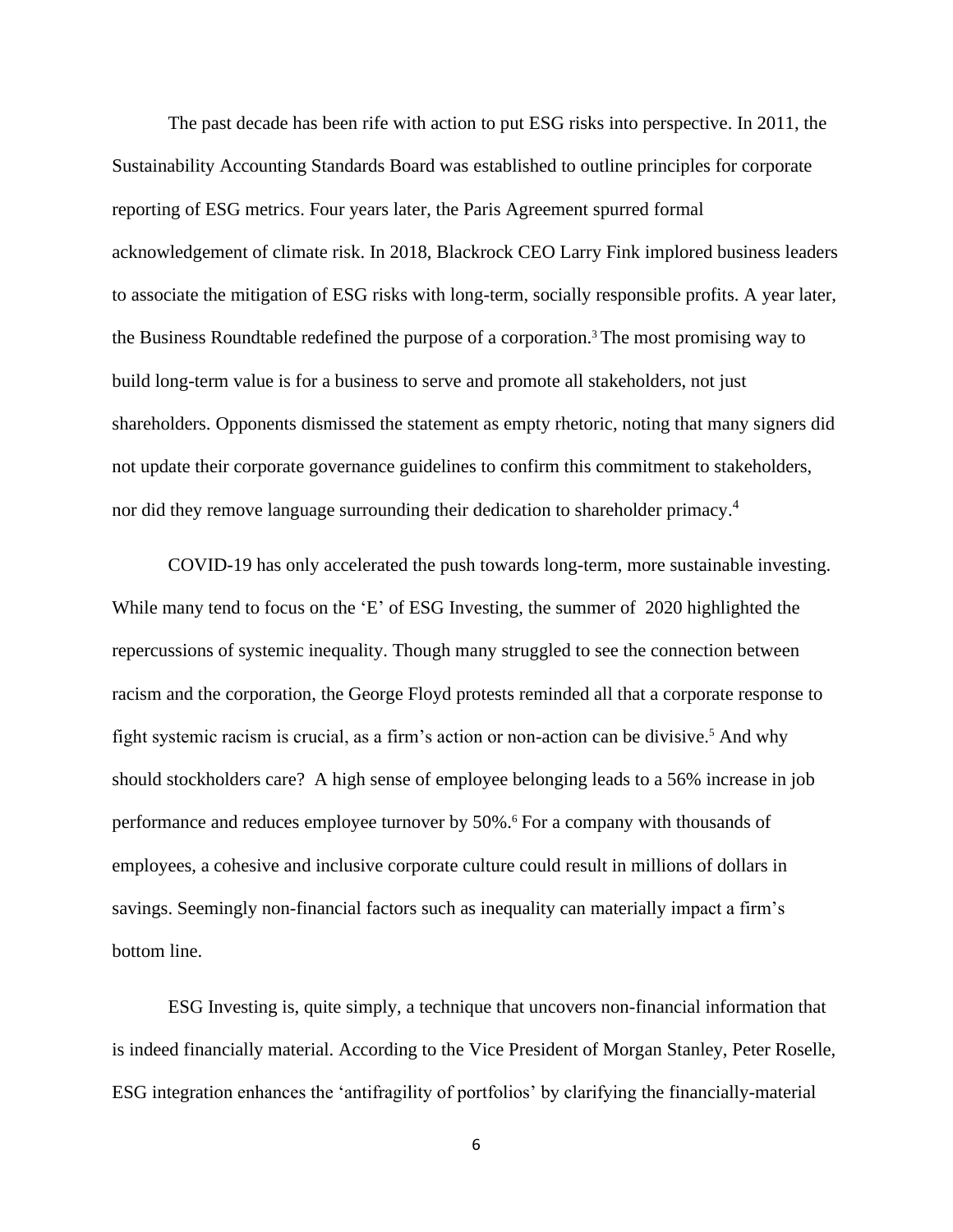sphere of investing that is usually overlooked by traditional investment analysis<sup>7</sup>. The key to any financial analysis is reliable information about risks and opportunities. ESG data sheds light on future struggles or strengths of a company, resulting in alpha, and thus provides crucial market transparency to investors. Acceptance of non-financial information as material is not new to the finance industry. Insurance firms integrated ESG risks into their statistical analyses long ago when designing health and flood insurance, for example.

However, many traditional investors cite modern portfolio theory as a reason to distrust sustainable investing. Portfolio risk is reduced by holding securities whose returns are not highly correlated with one another. Ethical investing suggests investors screen out unsustainable sectors like industrials, which would result in less diversification benefits for the traditional investor meaning ethical mandates could sacrifice returns and increase risks. In fact, the underperformance of portfolios screening out 'sin stocks' has been well documented (Fabozzi et al., 2008). Yet as ESG Investing has evolved beyond just negative screening, portfolio managers have shifted to a broad ESG strategy that picks the ESG winners of several sectors—satisfying both diversification and socially responsible requirements. (See section 3 for more on ESG and diversification)

Perhaps ESG Investing is just fundamental investing, cleverly reinvented. After surveying 127 asset managers, Van Duuren et al. (2016) finds that ESG and fundamental investing are very similar in principle. Fundamental analysts focus heavily on long-term performance and prefer firm-specific information over industry or sector metrics. This highly reflects ESG's mantra. Fundamental analysts also look for companies with quality management teams that are able to strategically plan ahead. ESG Investing underscores these factors as well,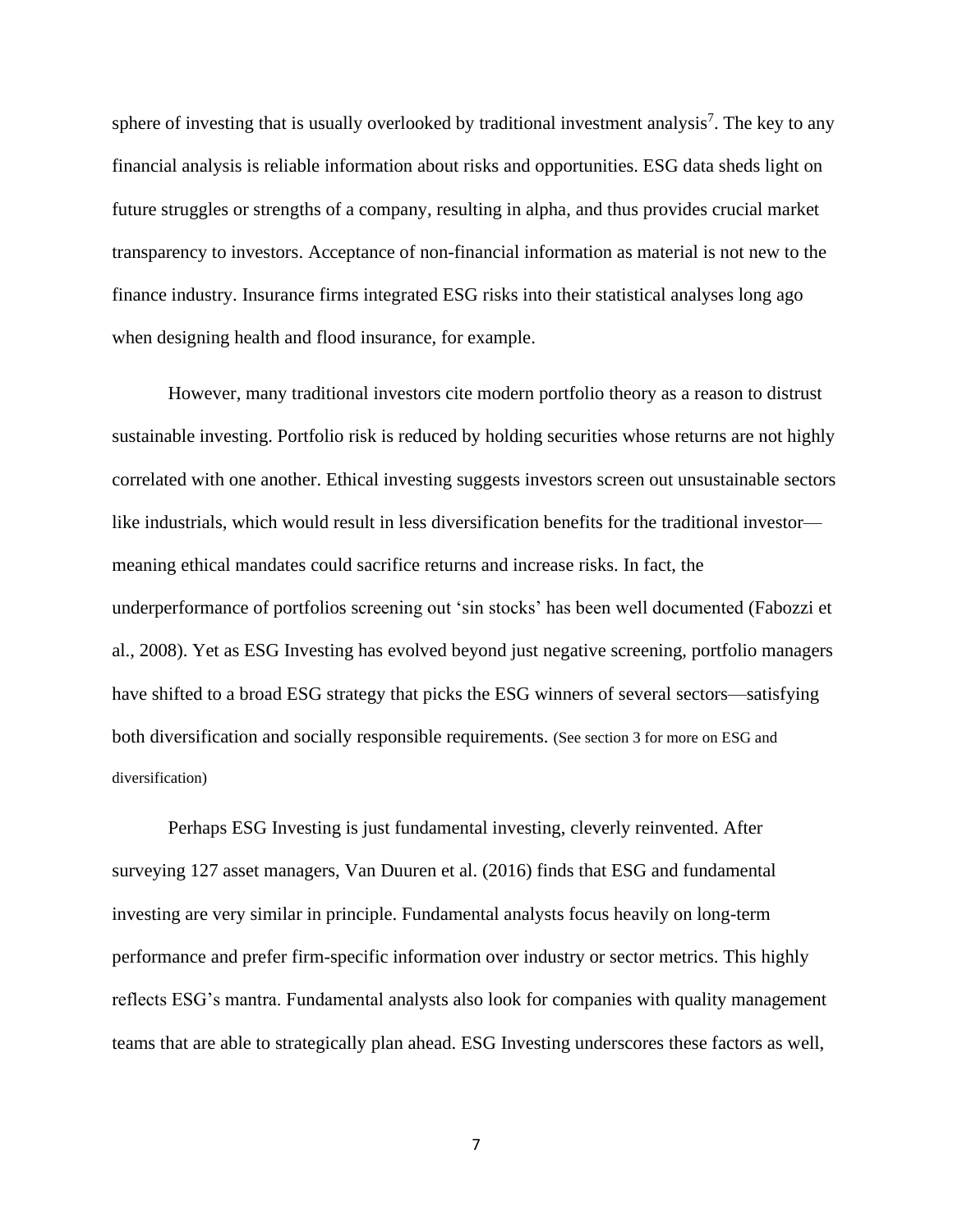instead coining these factors under the larger umbrella of 'corporate governance'. Lower ESG risks are often a result of effective strategic planning.

The study uncovered how 251 ordinary portfolio managers integrate ESG investing into their traditional investing strategies. ESG integration is defined as the 'systematic inclusion of ESG analyses in financial valuations' (Van Duuren es al., 2016). A majority of surveyed portfolio managers utilized ESG information as a risk management technique to 'red flag' certain investments, but seldom focused on ESG's upside potential. Less than half of managers used ESG metrics to actively monitor their holdings, so whether or not the ESG risk ever materialized largely went unnoticed, unless of course the ESG issue became a controversy. A true signal of ESG integration would be if a manger bought or sold an investment due to ESG factors. While some investors bought or sold with ESG reasons in mind, a large portion did not make any ESGmotivated moves in 2012.<sup>7</sup>

Many studies have cited that ESG-branded mutual funds have higher expense ratios. Perhaps the higher expenses are warranted. The average manager may consider third-party ESG ratings in their investing processes, but as noted by Van Duuren et al. (2016), very few follow up with continual ESG analysis. Thus, ESG risks fail to meaningfully impact portfolio decision making for many managers. True ESG integration is tedious and requires a team of analysts. Since ESG reporting is not mandated in the US, investment research firms are tasked with forming personal relationships with corporations to engage with them on a deeper level about their ESG profiles. This asymmetric access to information allows large investment management firms to make highly informed ESG decisions, while the average portfolio manager navigates the realm of ESG investing with rather shallow information.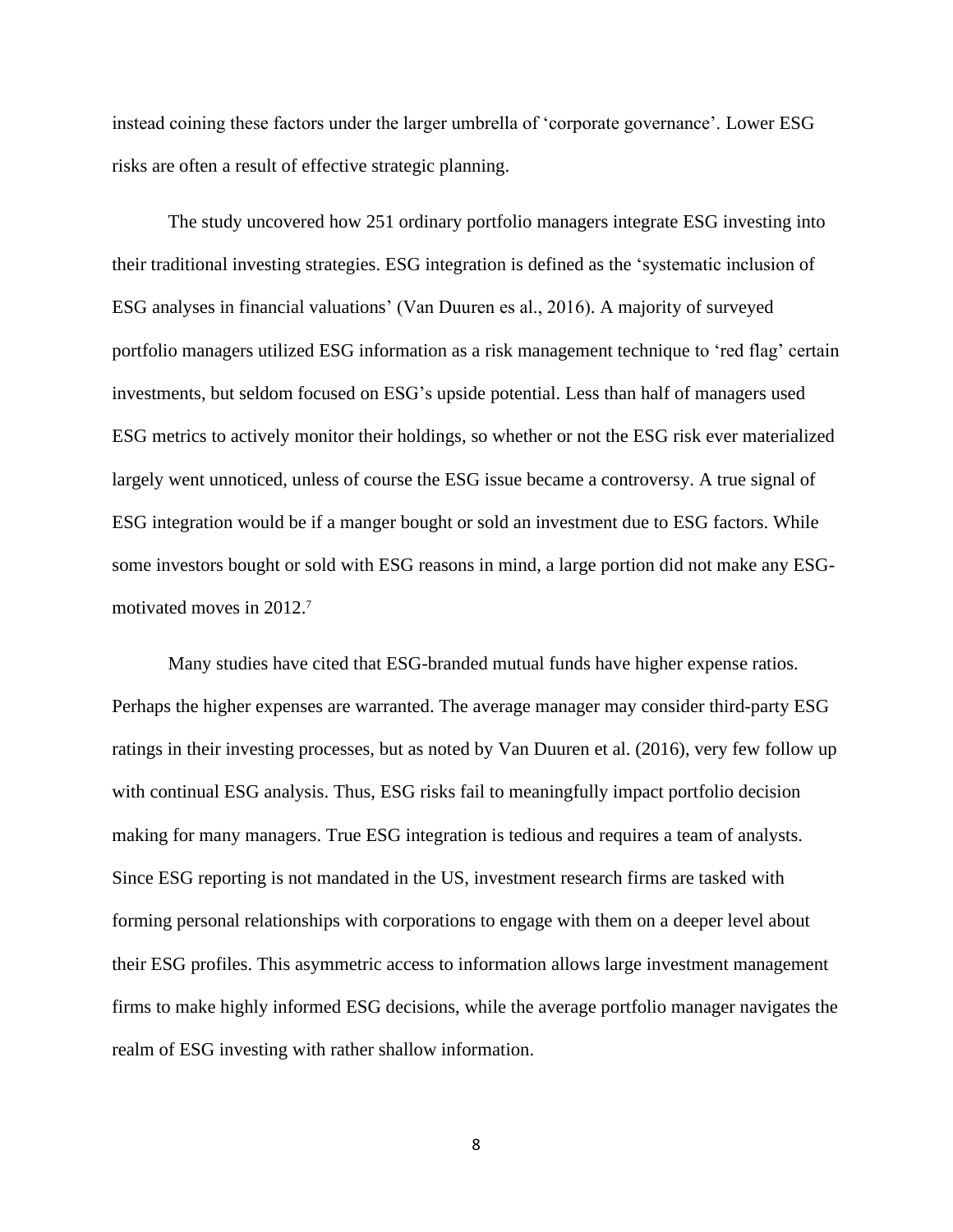Yet, even large investment management organizations with stronger ESG information have trouble effectively implementing ESG factors into the investment process. To gain entry into the realm of financial decision making, ESG must, to an extent, speak quantitatively. After all, it is numbers, ratios, and analytics that drive financial markets. ESG's uphill battle is measurement. Without an empirical link, ESG investing suffers from translation failure and could be written off as another ethical investing fad.

## **II: ESG—Progress and Pitfalls**

Several attempts have been made to quantify ESG Investing, but such efforts have been largely undermined by the fact that ESG reporting is not mandated in the US. This results in uneven reporting, with some companies voluntarily disclosing information and some choosing to remain silent on the topic. While many are quick to praise firms that engage in this selective disclosure, a lack of standardization and regulation of ESG reporting causes many to question the information's reliability.<sup>9</sup> For example, the term 'sustainable' lacks a legal definition and has become a buzz word of marketing campaigns. There is evidence that firms overemphasize beneficial information to mislead the public to a positive impression.<sup>10</sup> Additionally, there are no rules to what a company should or should not report, leaving investors with information that is not comparable. Instead of providing increased market transparency to investors, unstandardized ESG reporting makes the space even more puzzling.

To complicate matters even more, perceptions of the barriers to ESG investing vary by region. In this Asia-Pacific region specifically, investors believe that ESG could produce alpha in a shorter time frame, while investors in Europe and the Americas are more confident that ESG alpha will reveal itself after 3 to 5 years, at minimum.<sup>11</sup> This misalignment in timeframes could be explained by the relatively underdeveloped nature of capital markets in Asia, or just the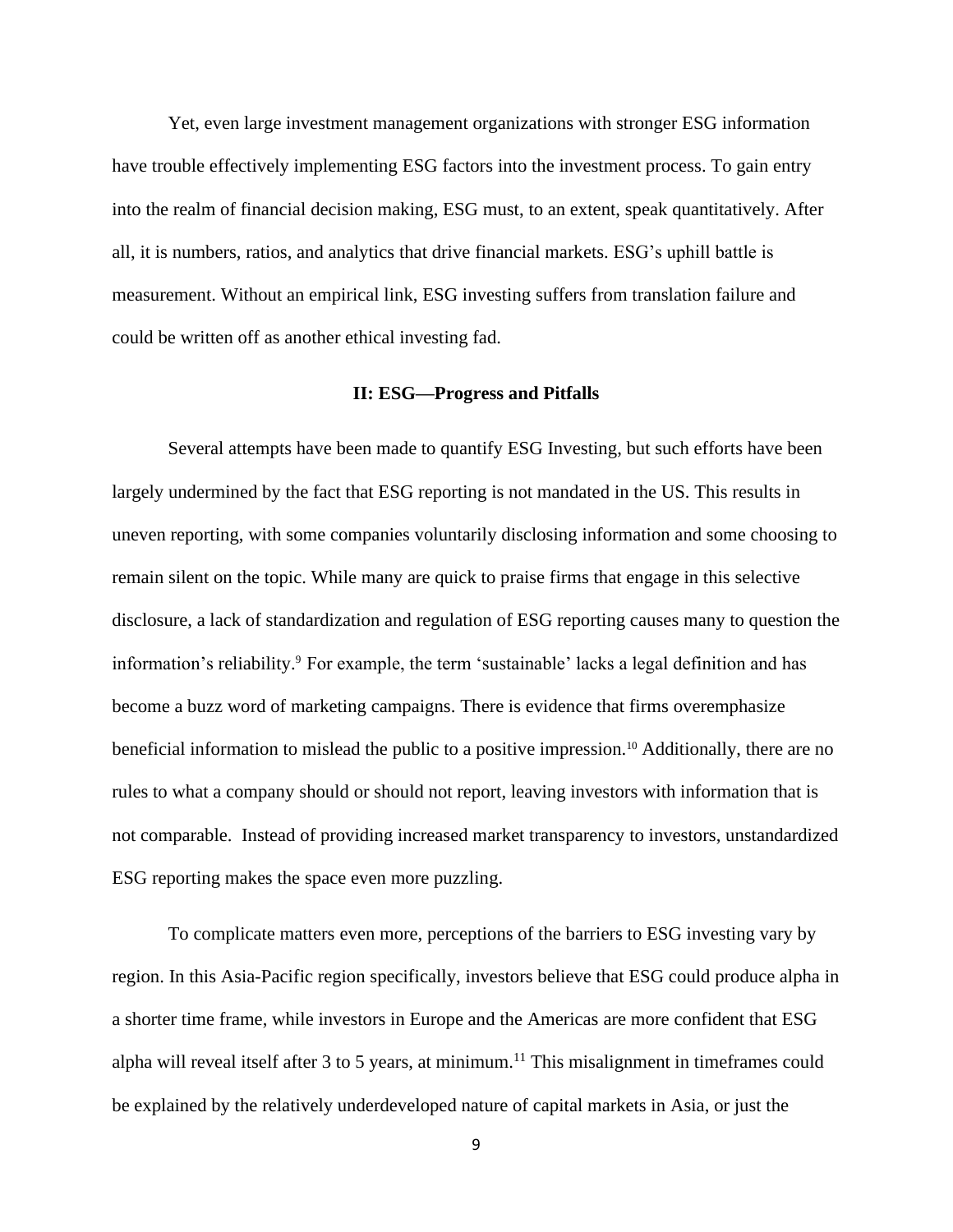general misunderstanding that ESG is more than just a 'quick fix' concept. The tables turn, however, when Eccles et al. (2017) asked investors whether ESG objectives should be considered in fiduciary duty. 61% of investors in the Asia Pacific region agreed that it should be, while only 44% agreed in Europe and the Americas. This disagreement could severely muffle ESG's potential, and the fact that ESG is less associated with fiduciary duty in the regions where it has seen the most success is very perplexing.

Since ESG is a complicated issue for an individual investor to process on their own, investors have started to look toward financial information companies like Bloomberg and Sustainalytics for processed ESG information. These companies have tacked ESG scores onto their platforms for individual securities and funds to satiate the demand for environmental, social, and governance data. However, these 'third party' ESG scores have only amplified the underlying issues of ESG information. Due to a lack of standardized and regulated information, third party ESG scores can still be skewed by public perception of a company. There is also a potential for conflicts of interest to arise between the ESG rating company and the firms being scored. ESG companies sell their services to the same firms they should be unbiasedly rating. Morningstar offers an "ESG Risk Rating License", and only firms that buy the license are able to earn a top-rated badge. Morningstar has essentially given preferential treatment to companies that are otherwise poorly rated by other ESG firms.<sup>13</sup>

Since a lot of ESG information is, at its core, subjective—the methods of 'scoring' or objectifying this information is unique to each provider. This results in large disparities between MSCI and Sustainalytics ESG scores for an identical security, even when put on a normalized scale.<sup>12</sup> Thus, there is no way to verify that an ESG score is accurate or precise. Another layer of complexity is added when trying to amend the ESG score for industry differences. Certain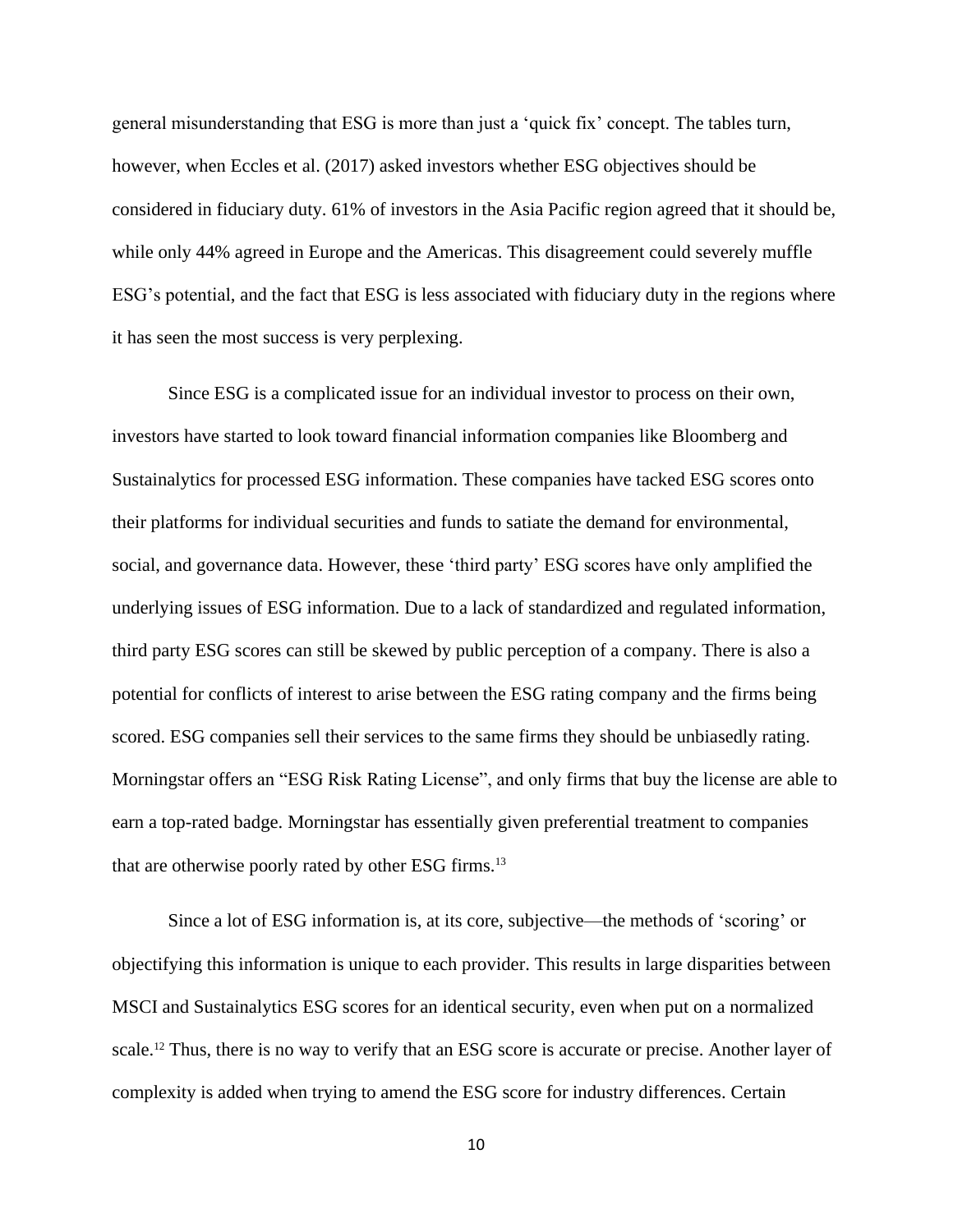industries, like technology, naturally pose fewer negative externalities to the environment than the energy sector does. Another concern: should ESG scores be size adjusted? Surely a large cap company has a greater impact on its community than a small cap firm. To truly make ESG scores comparable, third-party ratings companies must quantify several aspects of a firm and industry to arrive at a single number, perhaps losing the essence of ESG information in the process.

Since ESG scores are inherently ill-defined, so too are their applications in portfolio management. By definition, the typical holdings of an ESG mutual fund should be more sustainable (as measured by a higher ESG score) than those in traditional funds. To test this theory, ESG scores are gathered from the top ten holdings of 5 sustainable mutual funds and 5 traditional funds. The mutual fund is categorized as sustainable if ESG is mentioned in the fund's prospectus. Sustainable funds included: Brown Advisory Large Cap Sustainable Growth (BIAWX) , Calvert Large Cap Core Responsible Fund (CISIX) , BlackRock Large Cap Sustainable Advantage (BIRIX), BNY Mellon Sustainable U.S. Equity Fund (DRTHX) , and Fidelity U.S. Sustainable Fund (FITLX). Traditional mutual funds included: Fidelity OTC Portfolio (FOCPX), T. Rowe Price Global Stock Fund (TRGLX), Principal Blue Chip Fund (PBLAX), Fidelity Flex Large Cap Growth Fund (FLCLX), and Franklin DynaTech Fund (FKDNX).

To ensure that results are not influenced by a particular scoring methodology, ESG data is sourced from both MSCI and Sustainalytics. It is not necessary to normalize the ESG scores to compare them across providers because two separate t-tests are conducted.

The null hypothesis is that there is no difference in the average ESG scores of sustainable versus traditional mutual fund holdings. Table 1 displays results for Sustainalytics ESG scores while Table 2 uses MSCI ESG scores. In both cases, the null hypothesis cannot be rejected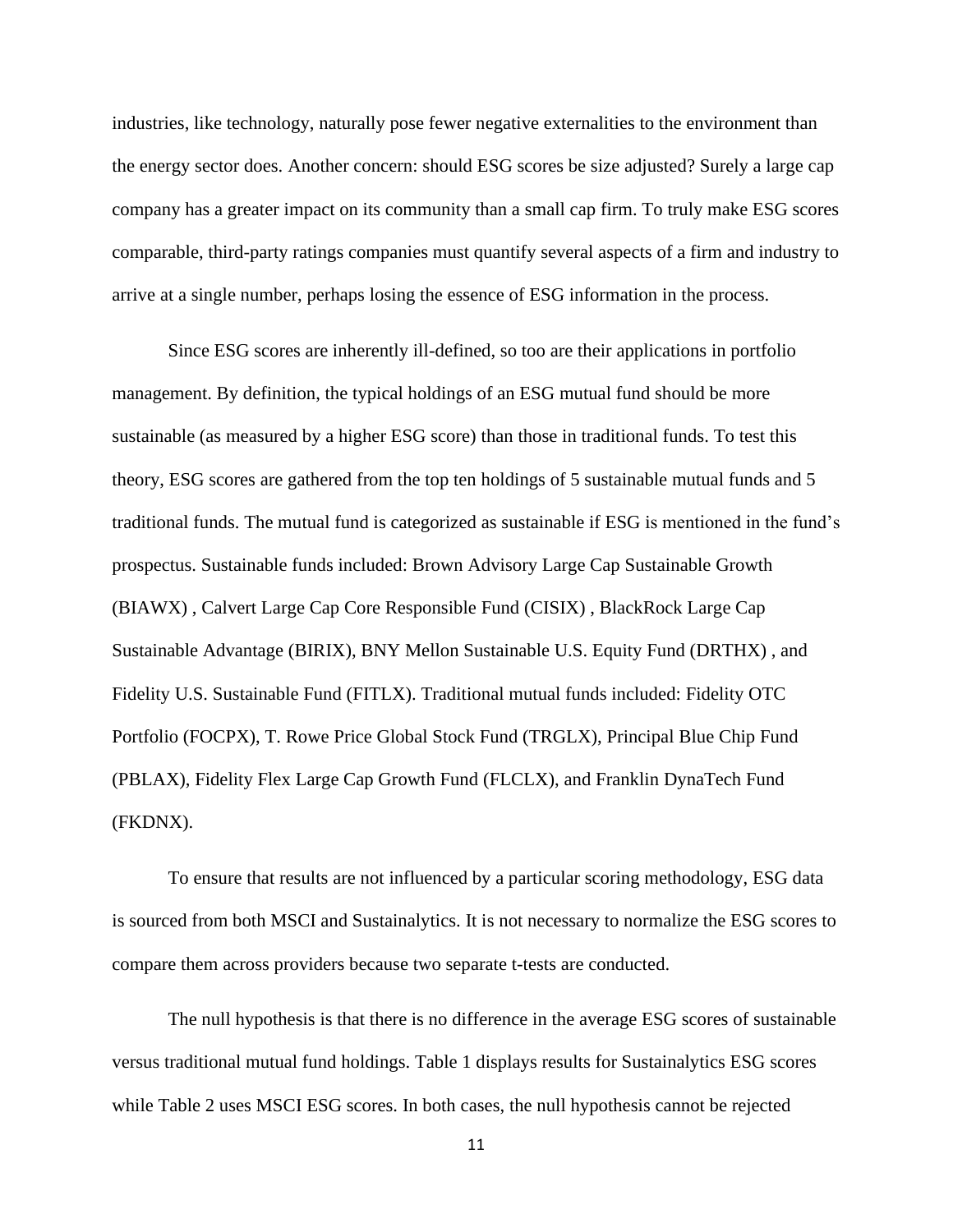because the t-statistic is not greater than 1.96. The p-values are also much larger than 0.05, therefore the difference in ESG scores is not statistically significant.

Do these results undermine the ESG strategy? Not necessarily. The lack of a significant difference could suggest that the sample of traditional mutual funds used in the study were relatively sustainable. This could be attributed to the high concentration of technology holdings across the funds. The technology industry is certainly less prone to damaging the environment than other industries like consumer cyclicals, so it may be the case that these technology names have inherently higher ESG scores. Additionally, there were many repeated names across the sustainable and traditional mutual funds, which limited the number of unique holdings in each category. It is rare to find a mutual fund without FAAMG stocks (Facebook, Apple, Amazon, Microsoft, and Google) as its top 5 holdings. This largely reflects the high concentration of these names in benchmark indices. Without holding these obvious winners, mutual fund managers would be putting themselves at a disadvantage in trying to beat the index. It would be interesting to conduct a t-test with just the non-overlapping holdings to get a clearer look at sustainability. Some of the unique holdings in the sustainable category were Accenture, Danaher, and Tesla. The Non-sustainable holdings included Lyft, Twitter, and Shopify.

Perhaps holdings in ESG funds are not as sustainable as suggested, at least not enough to warrant the use of the word 'sustainable' in a mutual fund's name. Yet, this assumption may be short-sighted. A cornerstone of the ESG strategy is its long-term time horizon. Many sustainable managers pursue an ESG momentum strategy, where the objective is to invest in a firm that is not ESG-friendly at the moment but will transform its operations to be more resilient in the face of looming environmental, social, and governance risks. Because a conversion of this nature can entail completely rethinking the status quo of a firm's operations, many businesses are reluctant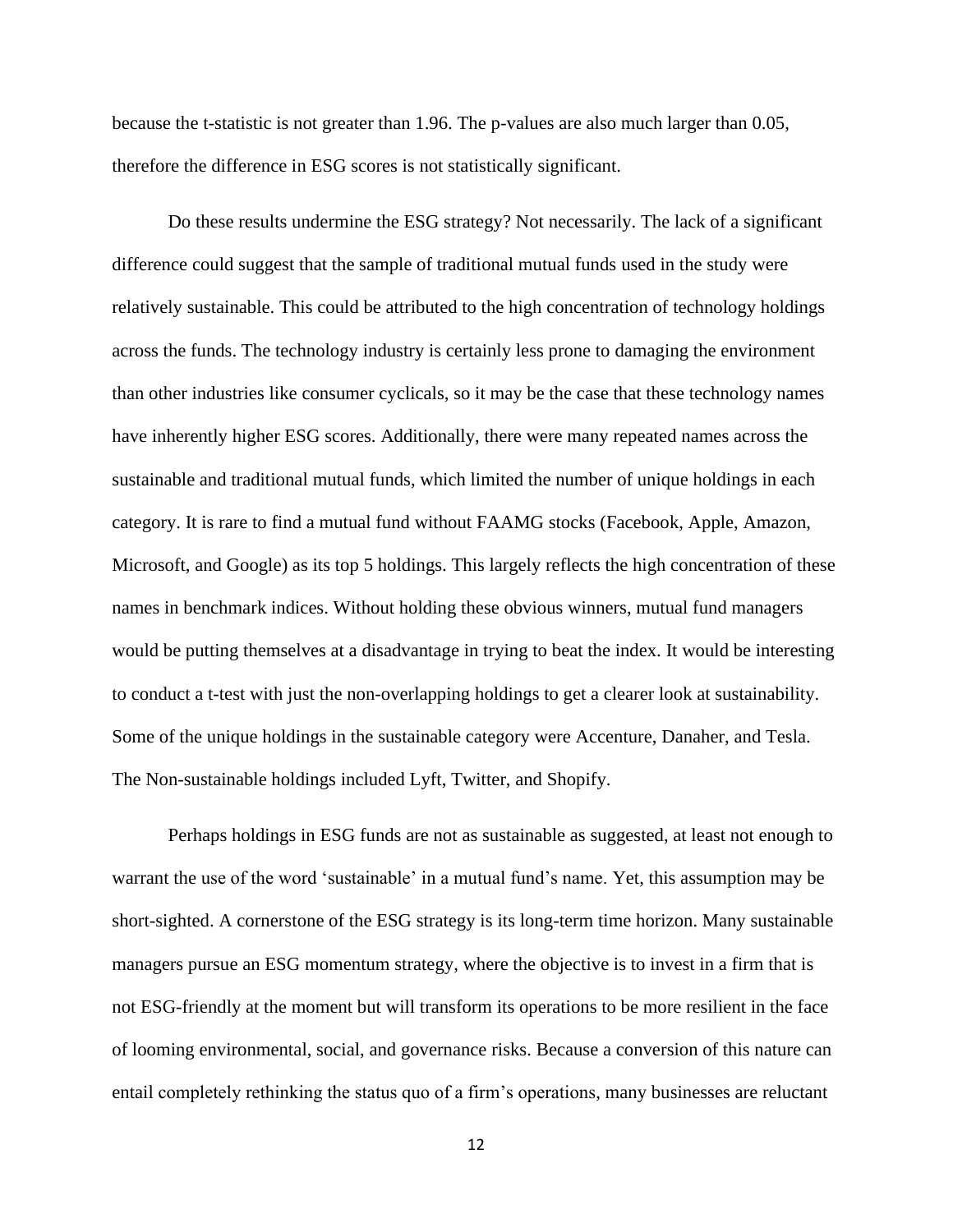to initiate these changes without first being prompted by stakeholders. Thus, many ESG portfolio managers partake in ESG engagement. This is a strategy in which institutional investors and nongovernmental organizations join forces to drive an ESG-focused business transition. ESG engagement looks like participating in investor roundtables, voting at shareholder meetings, asking questions on earnings calls, and voicing concern for ESG risks. A popular ESG engagement organization is Climate Action 100+, an investor-led organization that collaborates directly with companies to set science-based targets for reducing greenhouse gas emissions. They recently aided Sasol, South Africa's largest energy and chemical plants, in designing decarbonization roadmaps for 2030.

Still, the fact that many ESG funds may not fundamentally be more sustainable is unsettling. The lack of consistency between sustainable promises in a fund's prospectus and actually carrying out subsequent ESG actions is one of ESG's largest pitfalls. Without the latter, ESG could be reduced to nothing more than shallow words in a prospectus.

Though the idea of an all-encompassing metric for ESG information is tempting, the opaque nature of ESG scores and their imprecise applications in portfolio management prove that this is a difficult field to quantify, especially without regulations and standards governing the space. Giudice and Rigamonti (2020) examine ESG scores before and after public controversies through a multivariate analysis, finding that companies with non-audited non-financial statements received a significant negative downgrade due to the controversy. This study confirms that ESG scores are meaningful if the underlying ESG information is audited by a third party, meaning that this space would greatly benefit from increased regulations.<sup>14</sup> Thus, for institutional investors, third party ESG scores are only the first step in a proprietary research journey.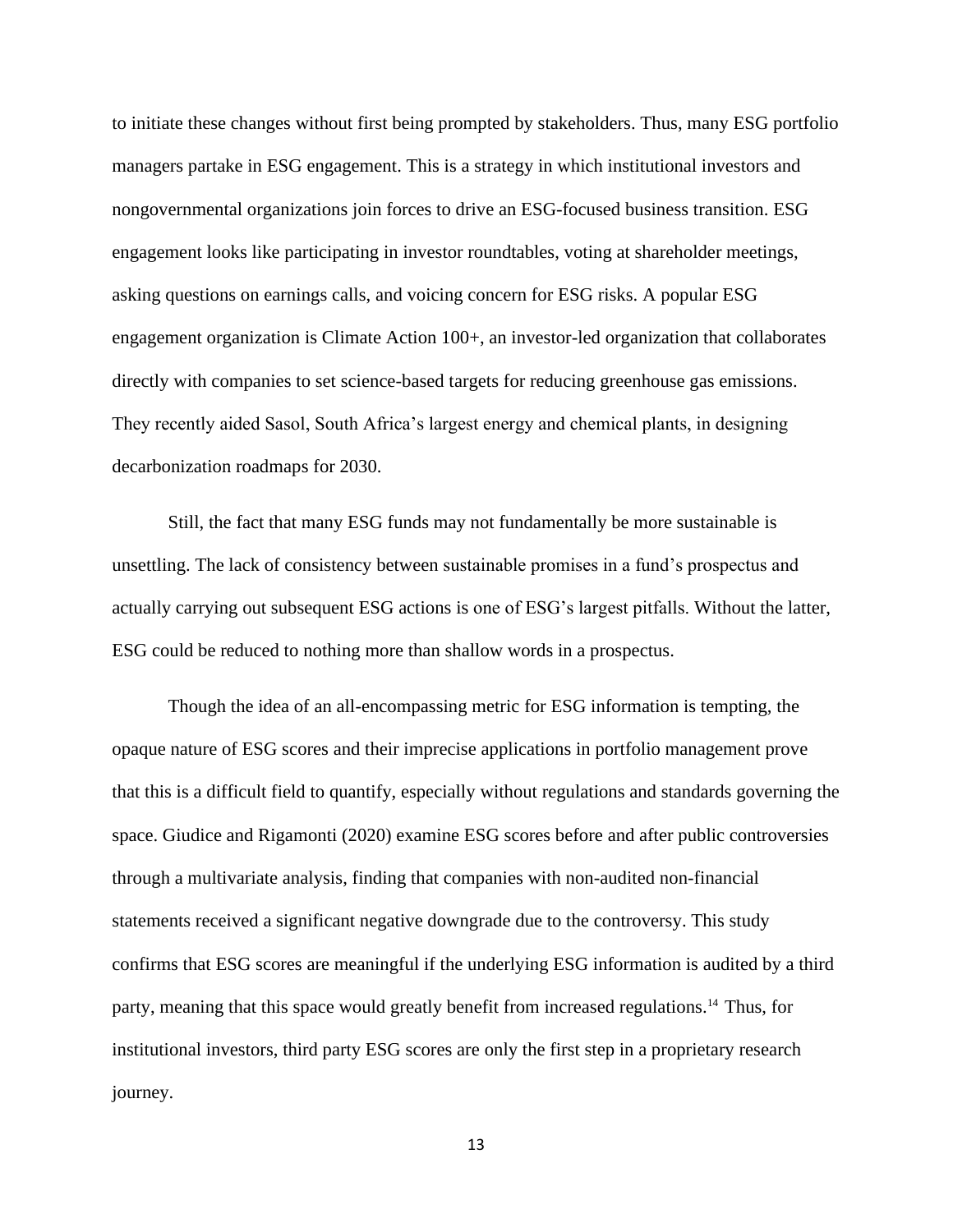Because of ESG's many shortcomings, it is easy to see that not all investors that employ ESG strategies will be successful. Even if implemented correctly, Cappucci (2018) suggests that financial performance first declines and improves later on as an investment manager's ESG analyses increase. True ESG investors commit to a time horizon of  $5<sup>+</sup>$  years until the strategy delivers outperformance. This gives way to the 'ESG Integration Paradox': Investors recognize that ESG Integration leads to better risk-adjusted returns, but few of them adopt fully integrated ESG strategies.<sup>15</sup> The barriers discussed above begin to explain why very few professional investors will uncover alpha with ESG investing techniques.

## **III: Success in ESG**

The evidence presented thus far insinuates that there is a very narrow path to success in ESG Investing. Despite a less than perfect regulatory framework for this investing technique, ESG Investing's success record continues to grow, causing the strategy to expand into developing countries and other asset classes.

Despite ESG's many shortcomings, managers are still seeing success in using the strategy. Friede et al. (2015) aggregate evidence from over two thousand studies of ESG and financial performance. This exhaustive overview finds that academic literature provides ample support for the empirical link between ESG and financial performance. Approximately 90% of the studies display a nonnegative relationship between these two factors that has been stable over time. The authors also uncovered that this correlation differs among regions. Although one may think that ESG would have a weaker relationship in developing markets because of a lack of ESG reporting, this study interestingly highlights that the opposite is true. The percentage of positive results for developed markets is only 38%, while emerging markets is at 65%.16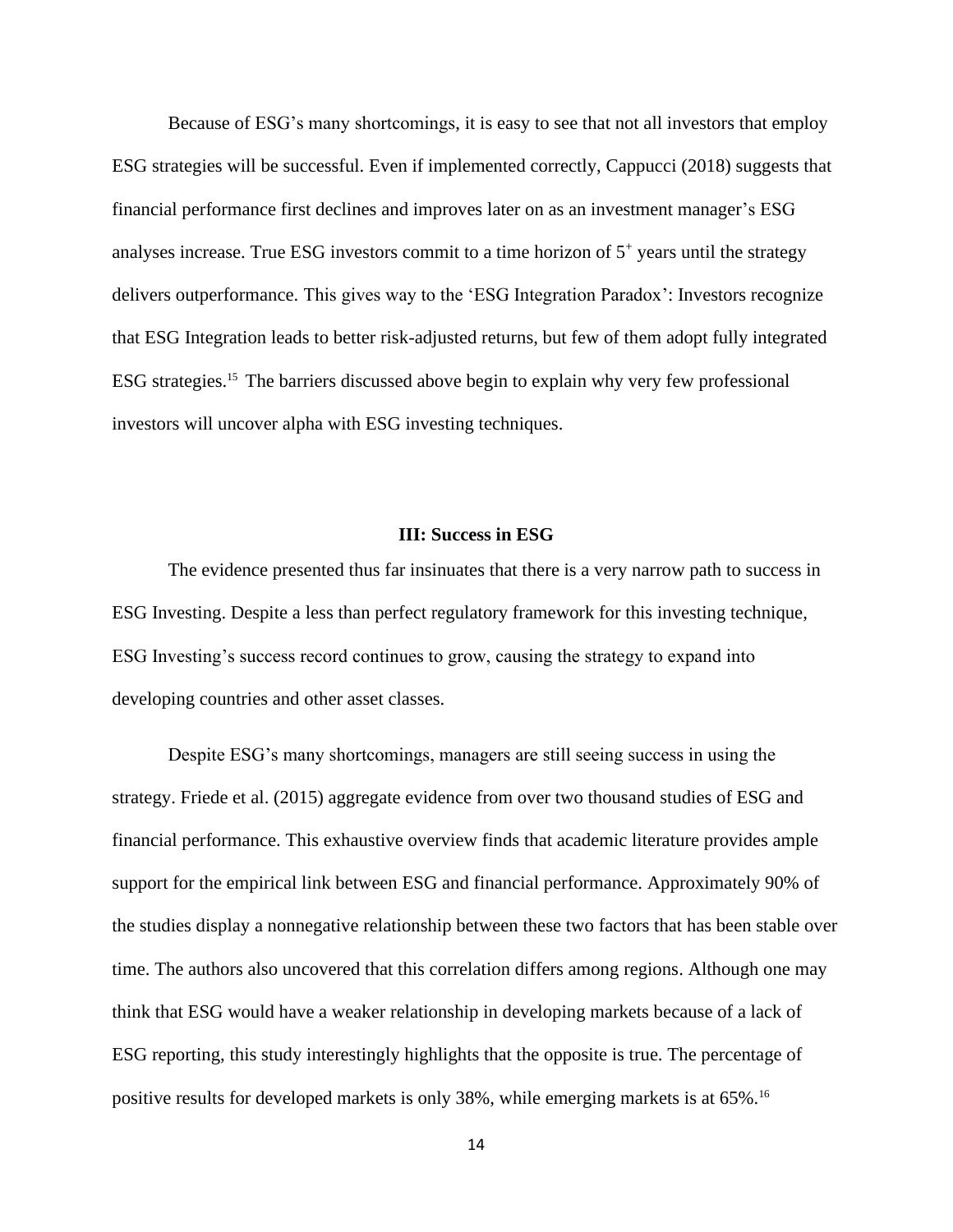



Source: Journal of Sustainable Finance & Investment, Friede et al., 2015.

The Friede et al. (2015) study also makes distinctions between asset classes, finding that bonds have a significant higher share of positive findings than equities. This is not surprising, considering that green bonds can more clearly link their use of proceeds to specific environmental projects. Recently there has been exponential growth in 'labeled bonds', which encompass a whole category of ESG-related bonds. The global sustainable debt market grew to over \$2 trillion in 2020.

|                                                                     | <b>ASSET-BASED</b>                                         | <b>CORPORATE/ENTITY-BASED</b>                                                   |                                                                      |                                                                             |                                                                             |
|---------------------------------------------------------------------|------------------------------------------------------------|---------------------------------------------------------------------------------|----------------------------------------------------------------------|-----------------------------------------------------------------------------|-----------------------------------------------------------------------------|
| <b>Green Bonds</b>                                                  | <b>Social Bonds</b>                                        | Sustainability<br>Bonds                                                         | Green Loans                                                          | Sustainability-<br><b>Linked Loans</b>                                      | Sustainability-<br><b>Linked Bonds</b>                                      |
| 100% of proceeds<br>used for eligible envi-<br>ronmental activities | 100% of proceeds<br>used for eligible<br>social activities | 100% of proceeds<br>used for eligible<br>environmental and<br>social activities | 100% of proceeds<br>used for eligible<br>environmental<br>activities | General purpose<br>debt: issuer commits<br>to green and/or<br>social target | General purpose<br>debt; issuer commits<br>to green and/or<br>social target |
| Green Bond                                                          | Social Bond                                                | Sustainability Bond                                                             | Green Loan<br>Principles                                             | Sustainability-Linked<br>Loan Principles                                    | Suntainability Linked                                                       |

| Figure 2: Categories of Labeled Debt Securities |  |  |
|-------------------------------------------------|--|--|
|                                                 |  |  |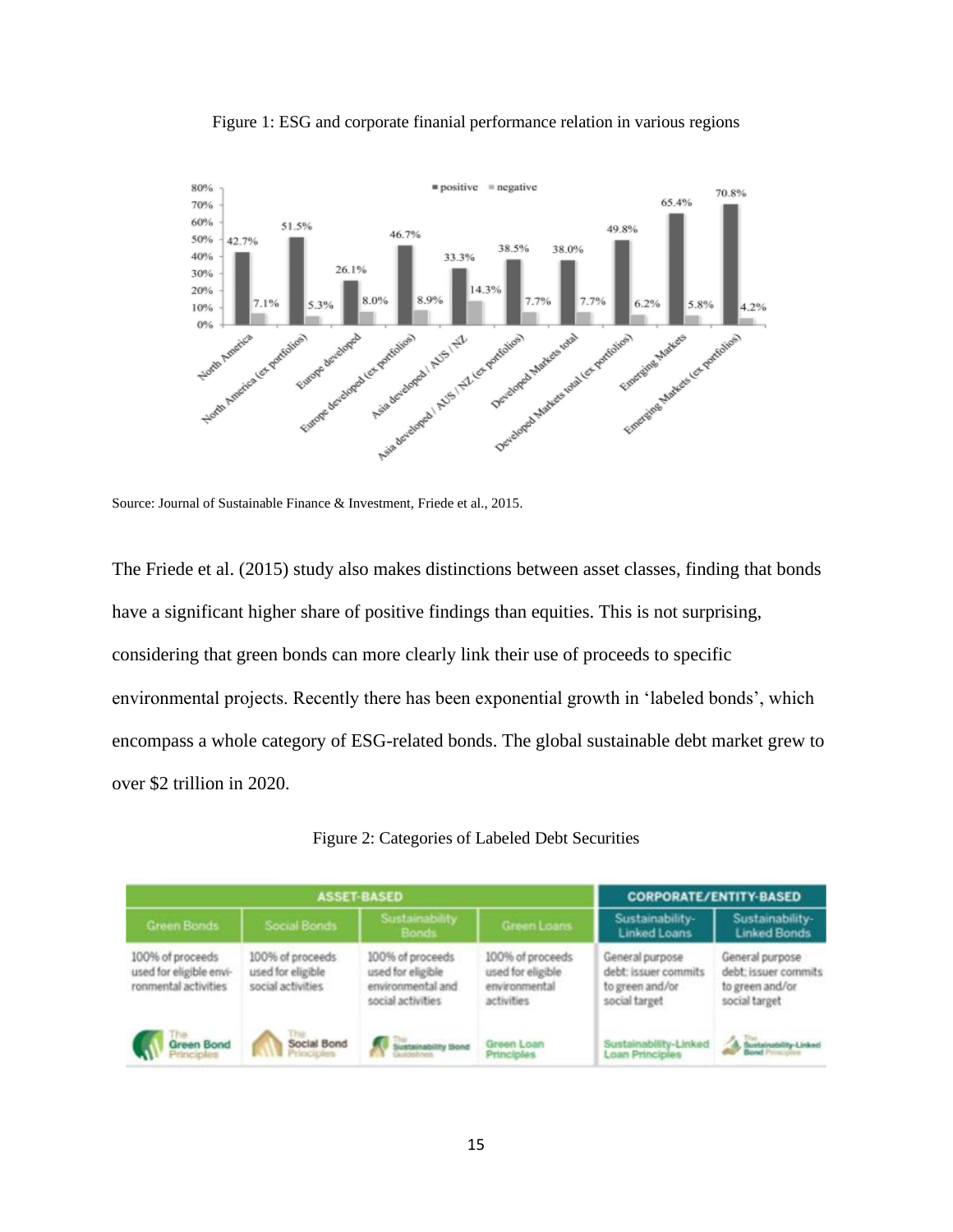Source: Brown Advisory, 2020.

Sustainability-linked bonds, for instance, are a debt security in which the proceeds are connected to ESG key performance indicators. These innovative securities provide a level of accountability and transparency that has yet to be seen in the equity space.<sup>17</sup>

To further cement the ESG relationship in the fixed income asset class, Hermes Credit finds that bond issuers with higher ESG scores tend to also have better credit ratings. Still, some low ESG scorers tend to have good credit ratings (as seen by the outliers in Figure 3), meaning that ESG risks are not perfectly accounted for in credit ratings.<sup>18</sup> On the whole, bond investors could benefit from reduced risk if they screen out issuers with poor ESG metrics.



Figure 3: Distributions of ESG Scores by Credit Ratings, 2012 to 2016

Source: Hermes Investment Management, 2017.

There is a myriad of evidence that ESG and financial performance are related across regions and asset classes, but does ESG screening deteriorate portfolio diversification and riskadjusted returns? Eccles et al. (2016) addresses this issue by employing different ESG filters to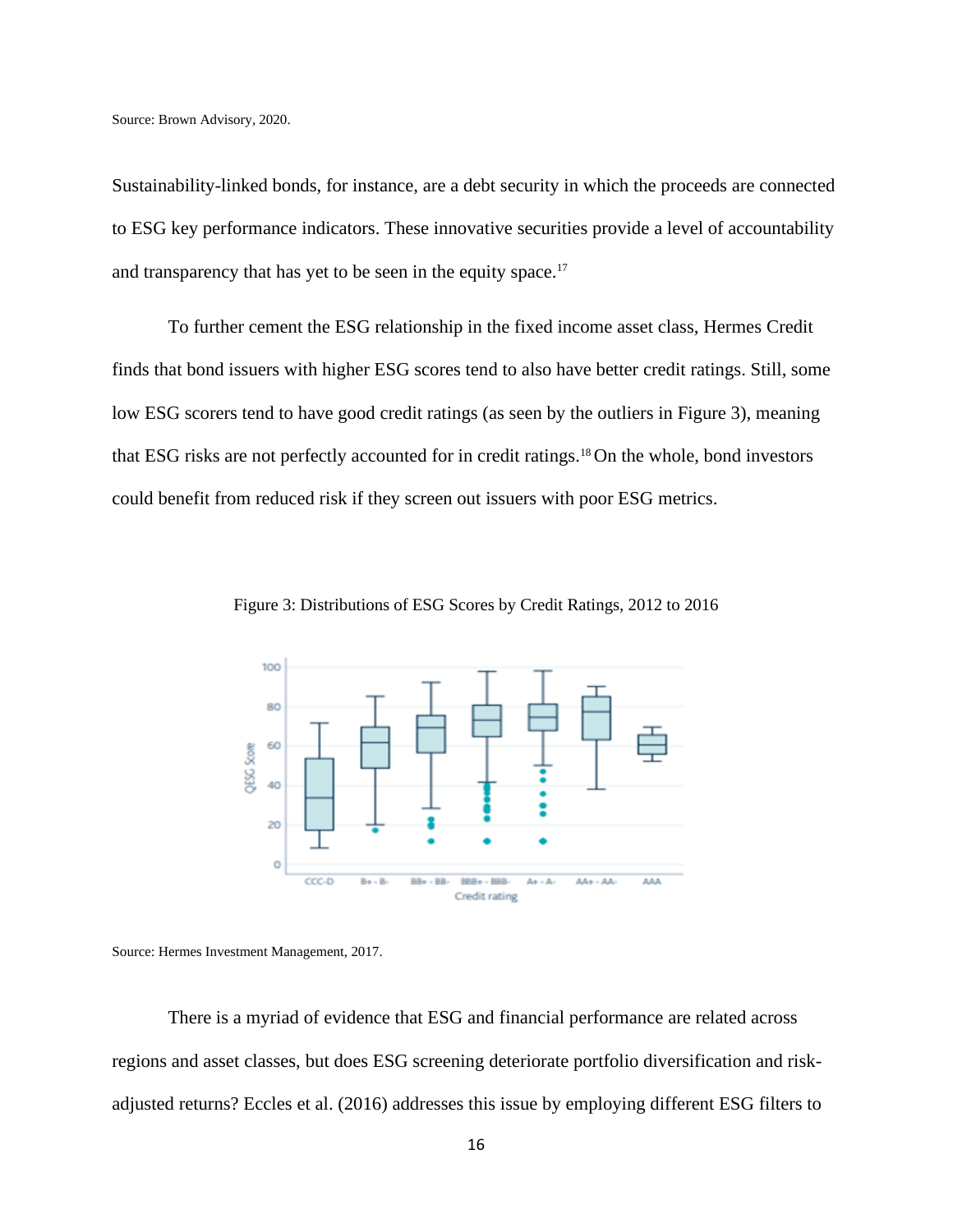mimic the starting point of a fund manager's ESG screening. They structured a 10% best-in-class ESG filter and a 25% filter, which would effectively remove firms with the lowest 10% (or 25%) ESG rankings. The authors find that screenings resulted in higher returns, lower tail risk, and no significant loss in diversification benefits. The Sharpe ratios of three of the four screened universes outperformed the unscreened universe. One screened universe underperformed by only 0.01% per annum with a Sharpe ratio 0.005 lower than the unscreened universe. Overall, riskadjusted returns were higher. As seen in Figure 4, the unscreened universe (Global DM) has a higher diversification ratio but the ESG screening leads to very minimal diversification losses on average. As a result, the study concludes that ESG information can be used to create riskadjusted outperformance by actively modifying the investment universe.<sup>19</sup>



Figure 4: One year rolling diversification ratios (2010-2015)

Source: Journal of Applied Corporate Finance, Eccles et al., 2016.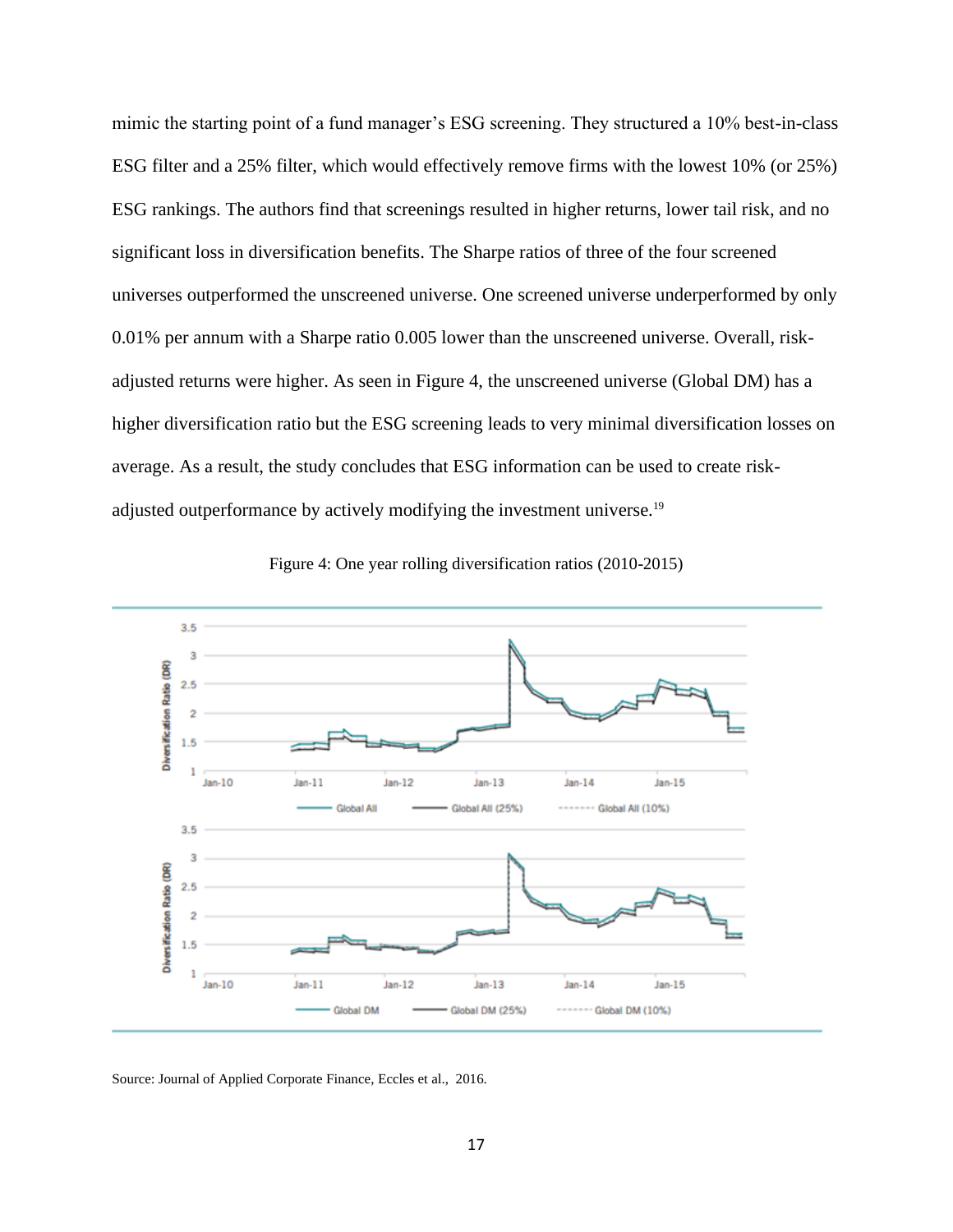Clearly, there is value that can be created in ESG strategies. What exactly does a successful ESG strategy look like, and how do we distinguish true success from the commonplace half-hearted ESG attempts?

Many corporate managers have treated ESG efforts like air bags in a car—they protect the firm's reputation from environmental, social, or governance scandals—but otherwise they do not help the car to perform better. This mindset results in near meaningless ESG outcomes. Those that see meaningful ESG dividends interweave it into their core business strategies and allow it to further differentiate themselves from the competition.<sup>20</sup> Firms can use an ESG mindset to create durable competitive advantages that are not easily replicable. Ikea is a great example of a company that has allowed ESG to meaningfully reshape product manufacturing. The firm wants to contribute to the 'circular economy' by creating products that can be refurbished or remanufactured to extend furniture's lifespan. Its less successful competitors are, on the other hand, encouraging the recycling of furniture after it has already been designed. Because Ikea is not engaging in mediocre end-of-pipe environmental clean-up solutions like its competitors, or window-dressing with ESG marketing tactics, it is and will continue to be a differentiated industry leader. Many doubt that environmental factors can accentuate enterprise value, but there is plenty of evidence that firm value can be created through corporate eco-efficiency. Guenster et. al (2005) finds that the premium on environmental leaders has increased over time, making environmental corporate policies a useful indicator of potential firm value.<sup>21</sup>

ESG actions will succeed if they clearly link business strategy to purpose. Plenty of profitable companies exist—but those that pointedly link profit and purpose will exceed their competitors in the long run. A recent Strategic Investor Initiative and KKS Advisors Study finds proof of this.<sup>22</sup> They analyzed various CEO presentations on long-term corporate strategy. Those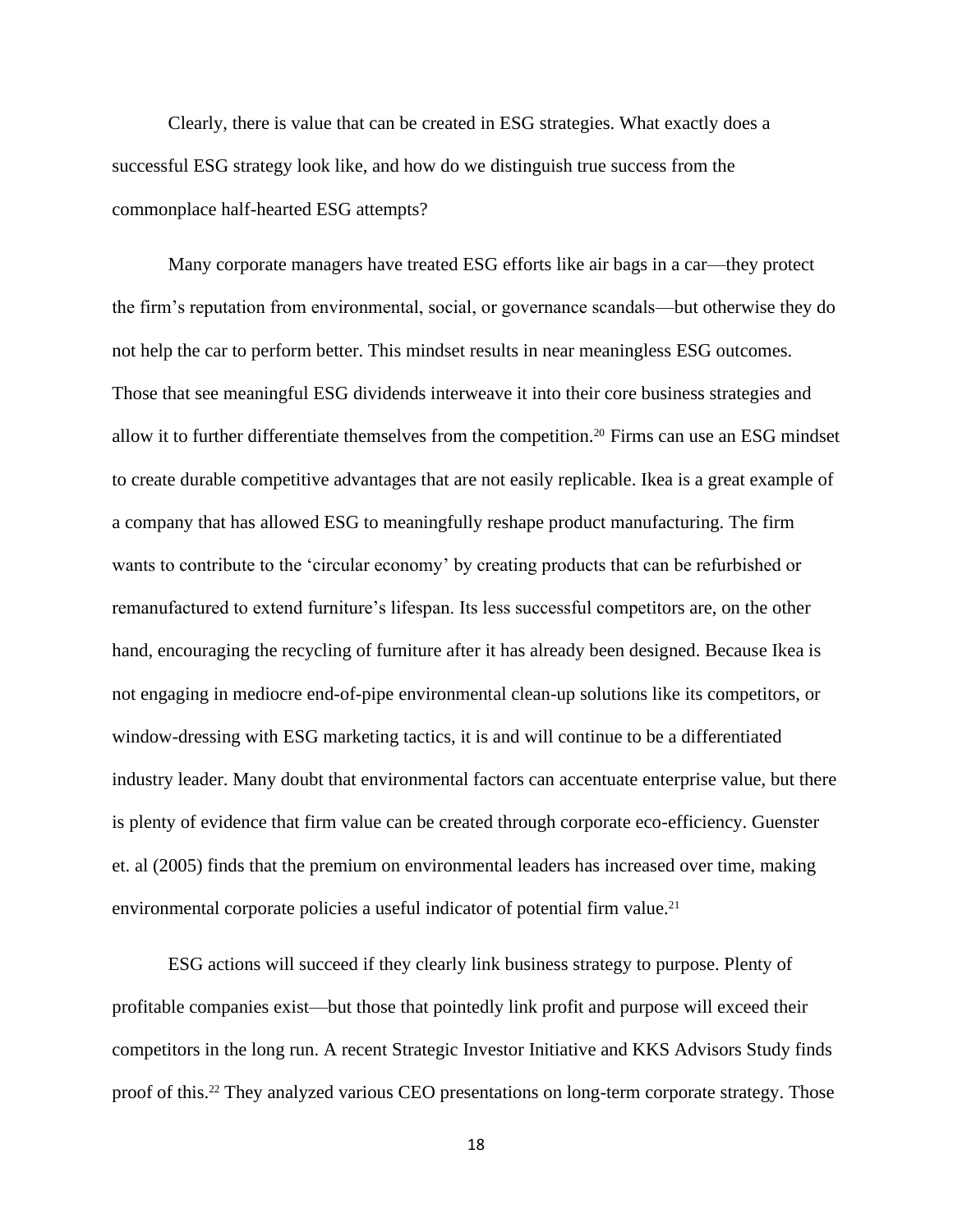that successfully coupled the firm's business with social purpose experienced rising stock prices and trading volumes. In short, investors find value in purpose. It motivates people—employees, customers, and managers-- at a deeper level than money.

Investors who recognize this truth can capitalize on ESG initiatives. Take Brown Advisory's Large Cap Sustainable Growth strategy. It has outperformed the Russell 1000 Growth Index since 2009 and only holds 34 stocks compared to the index's 500 holdings. Clearly, Brown Advisory is making some distinction that the market is not. Karina Funk, the fund's manager, holds fast to the fund's performance-first mindset. According to her, sustainability is a means to identify performers who are on another level— those who are using sustainable outlooks to sharpen their already sound business models.<sup>23</sup> Before investing, Karina Funk speaks with company management to see if they truly recognize the connection between sustainability and long-term business strategy. If the CFO recognizes tangible ways that sustainability can strengthen a company's financial state, Funk confidently invests, calling this a 'sustainable business advantage.' One of the fund's most successful holdings is Ecolab. Funk recognized the industry leader back in 2010, whose valuation has since tripled. Ecolab creates dish detergent for restaurants. It has created exceptional value for itself by wisely investing in R&D to reduce the amount of water and energy needed to clean dishes. Sustainability has material financial impact, according to Funk, when it can lead to revenue growth, cost reductions, or improved brand value. Attractive business models with unrelated sustainability efforts are kept out of the portfolio at Brown Advisory. Similarly, sustainable companies without financial foundations are passed up. Funk has found success in ESG Investing by marrying sustainability with business fundamentals.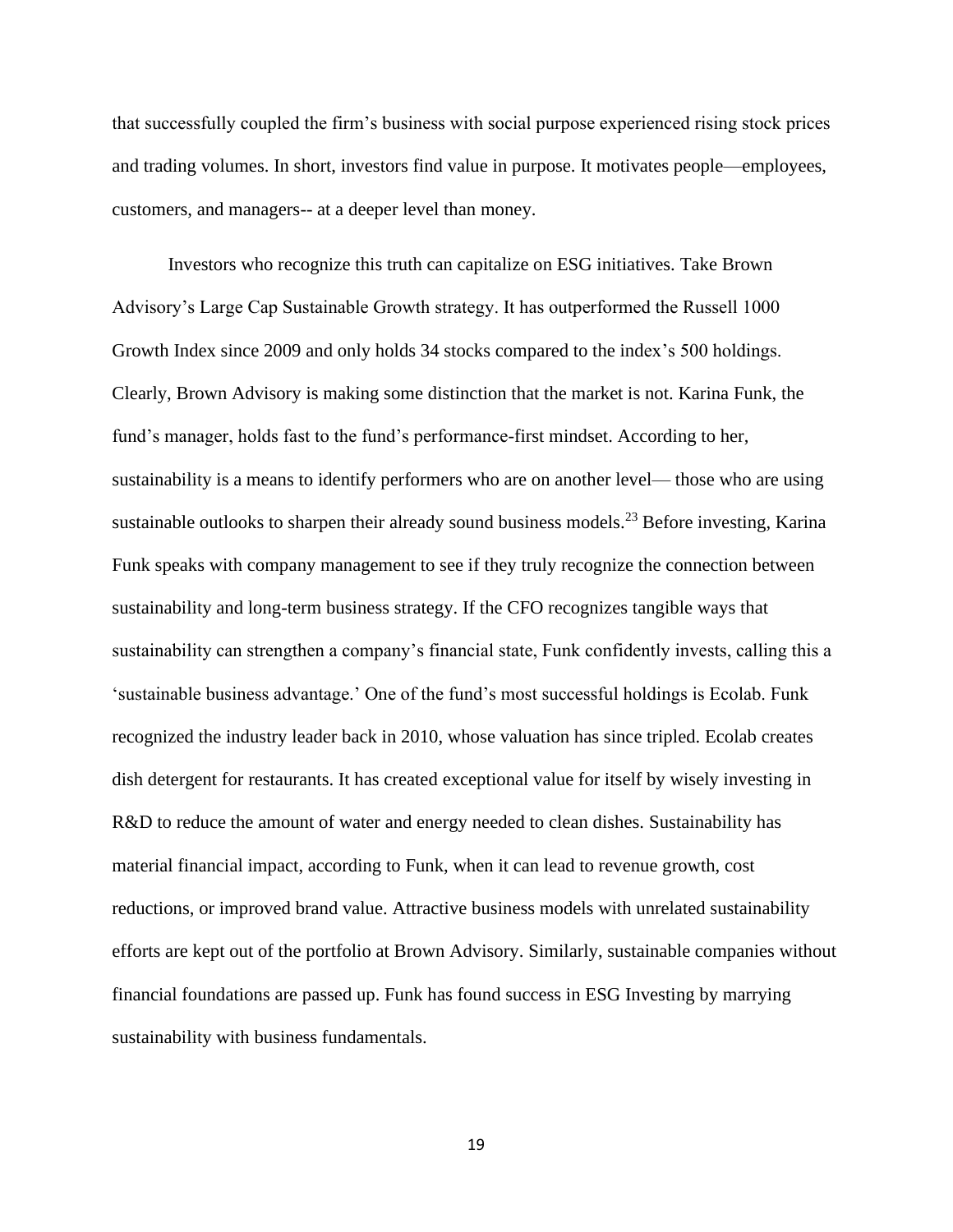Success has also been found in using a best-in-class ESG approach.<sup>7</sup> Instead of starting with bottom-up ESG fundamentals to select stocks, ESG qualifications are used at the end of stock selection to serve as a tie breaker. The portfolio manager starts with best-in-class ESG public companies representing all sectors so that diversification requirements are still met in accordance with Modern Portfolio Theory. After conducting macroeconomic analysis to decide how portfolio sector weighting will look versus the relevant benchmark, the portfolio manager then chooses what style of strategy to use (large cap vs. small cap, growth versus value etc.). As per usual, the portfolio manager would then examine each stock quantitatively to decide whether to include them in the portfolio (valuation multiples, price history etc.). Finally, the portfolio manager would make final stock selections based on preferred ESG criteria or eliminate stocks if they lack these certain criteria. For example, one may only select stocks based on positive ESG momentum or only chose those with ESG scores in the top quartile for their sector. This best-inclass ESG strategy provides a middle ground for the portfolio manager who is more hesitant about integrating ESG investing into traditional analyses.

Other ESG funds have found success by investing in disruptive technologies. The Shelton Green Alpha Fund, managed by Garvin Jabusch, is one of them. The fund rose by 114% in 2020. Jabusch believes the partnership between sustainability and innovation are obvious: innovation is desperately needed to solve the climate crisis. He pursues bottom-up investment ideas instead of employing a top-down screening approach. The fund manager strives not to find a greener version of an index, because he believes firms in the S&P 500 are part of the legacy economy.<sup>24</sup> Instead, Jabusch wants to invest in the benchmark constituents of tomorrow. He searches for innovative companies with economic moats that are reinforced by intellectual property. The green component of his strategy is a little more subtle than Funk's. He sees sustainability's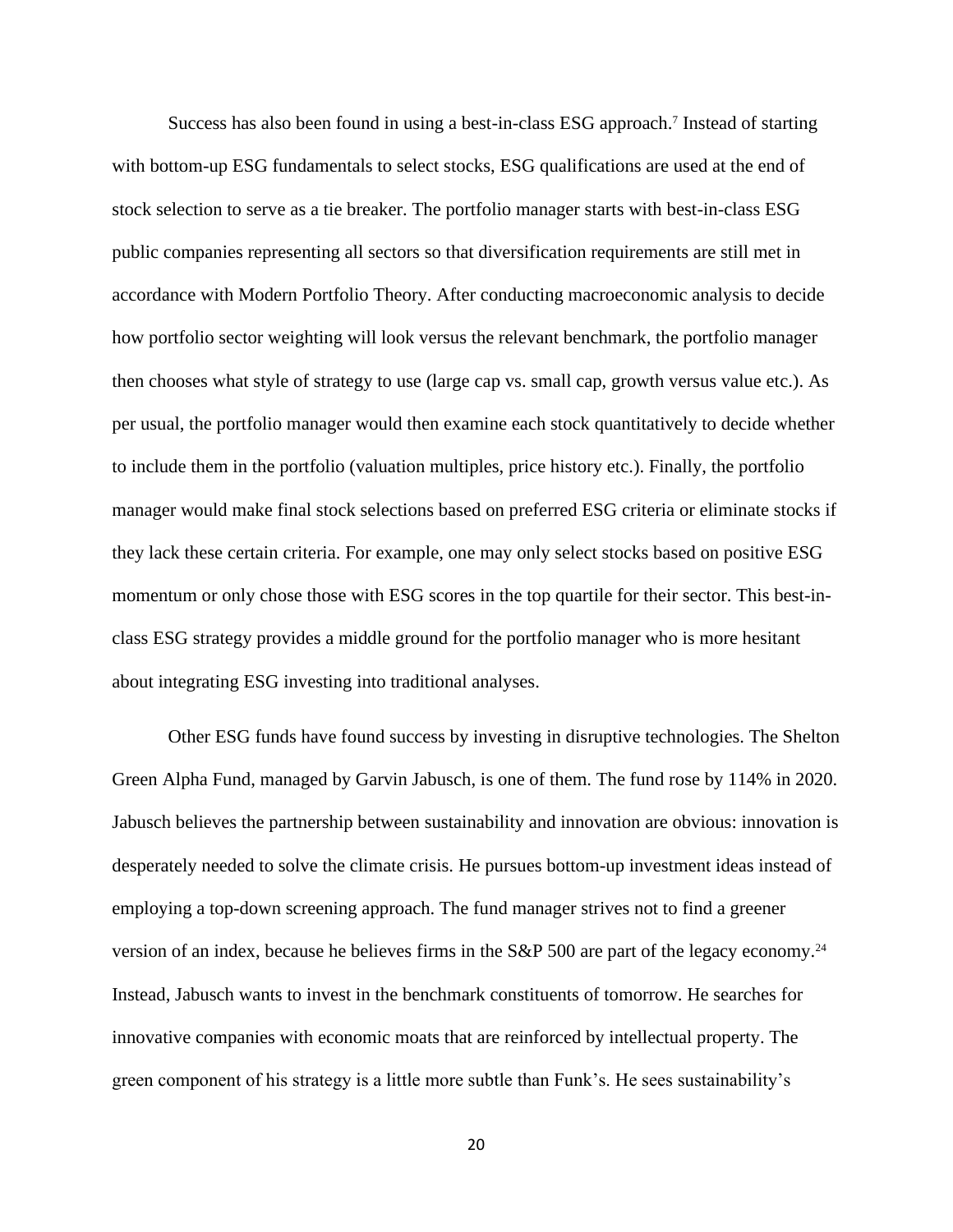impact on financial returns in its ability to translate into lower systematic market-level risk. In the face of climate risk, he believes that "innovative solutions in the service of mitigating system level risk gives us our best shot at long-term competitive returns" (Norton, 2020).

These success stories demonstrate that ESG techniques are much more than a mere afterthought in corporate strategy formulation. Firms that allow ESG risks to sharpen their operational performance or brand value will reap significant rewards. This is even evident among on an international level in countries with differing environmental standards. Dowell et al. (2000) finds a positive relationship between following strict environmental standards and market value, whereas market value tends to be destroyed in a 'race to the bottom' in the presence of poor environmental regulations.<sup>25</sup>

#### **IV: From Fad to Force: ESG's Quantitative Potential**

The burning question is no longer if ESG investing can create value, but how much additional value it can generate. In 2020, the ESG mantra became red hot and possibly overhyped. A flood of investors bought sustainable mutual funds or stocks that could even remotely be connected to ESG investing strategies. Investors hopped on the ESG investing bandwagon without examining these investments with the extra scrutiny that any firm referring to the ESG strategy deserves. Without regulations on the space, firms can exaggerate their ESG involvement with little repercussions. Some investors and hedge funds caught onto this mismatch in statements and corporate ESG actions, which lead to short selling of ESG stocks.<sup>26</sup> While ESG can truly generate additional value over the long run for companies that take it seriously, investors must be weary that the benefits of ESG investing could be overstated as it becomes an ever-popular technique.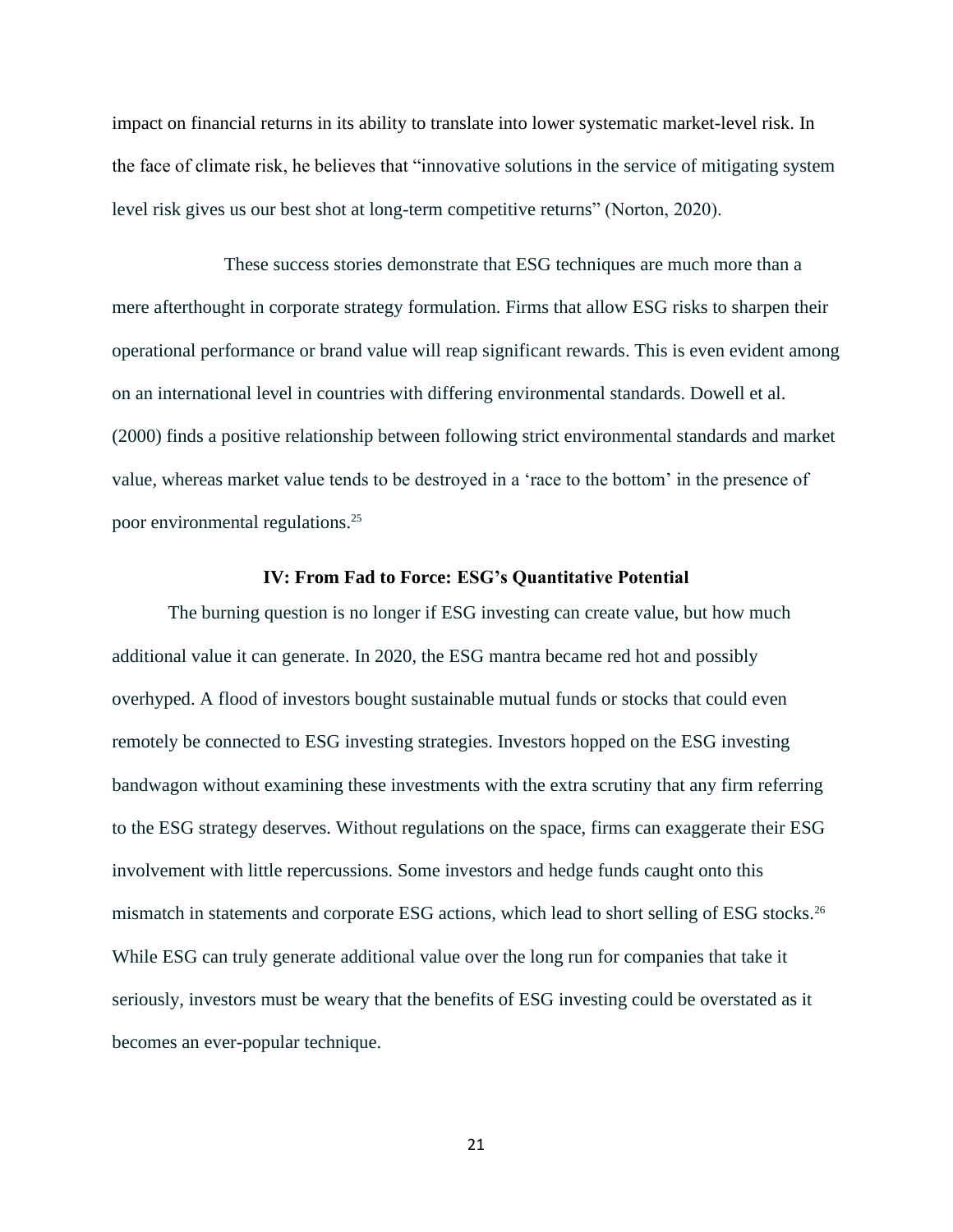Recognizing that ESG investments could potentially be overvalued by the market, investors have set out to quantify a worthwhile ESG premium. The quest is to quantitatively determine the extent to which ESG factors affect financial fundamentals. To become more than a fad in the financial world, ESG is in dire need of an empirical link. Could ESG one day reach quantitative sophistication? How should today's ESG data be modified to ensure that this technique is more than a fad?

The first step to refining the ESG technique is distinguishing material ESG data from the immaterial. A study by Khan, Serafeim, and Yoon (2016) clarifies why some sustainable investments are more efficient than others. As it turns out, firms should not exert significant resources on every ESG issue that comes their way. They should strategically choose the issues that are most significant given their industry classification and value proposition. For example, a company in the financial services industry should prioritize data security of its clients, while an industrials company should prioritize reducing its greenhouse gas emissions. An industrials company focusing on data security would not be a value enhancing ESG decision for shareholders. The authors of the study utilized calendar-time portfolio stock return regressions to reveal that firms that focus on material sustainability issues significantly outperform others. The authors also considered the fact that ESG value creation has a lagged effect; it takes time to turn an ESG issue into a point of value creation in a business model. Their study accounts for this by examining abnormal stock returns and changes in profitability or efficiency ratios one year later. This materiality distinction in ESG data is an essential one. In fact, it may explain why some papers studying ESG's ability to add value have statistically insignificant results. Only companies investing in material ESG issues will reap efficient rewards. Interestingly, the authors also examined performance of firms who solely focus on immaterial ESG issues. They find that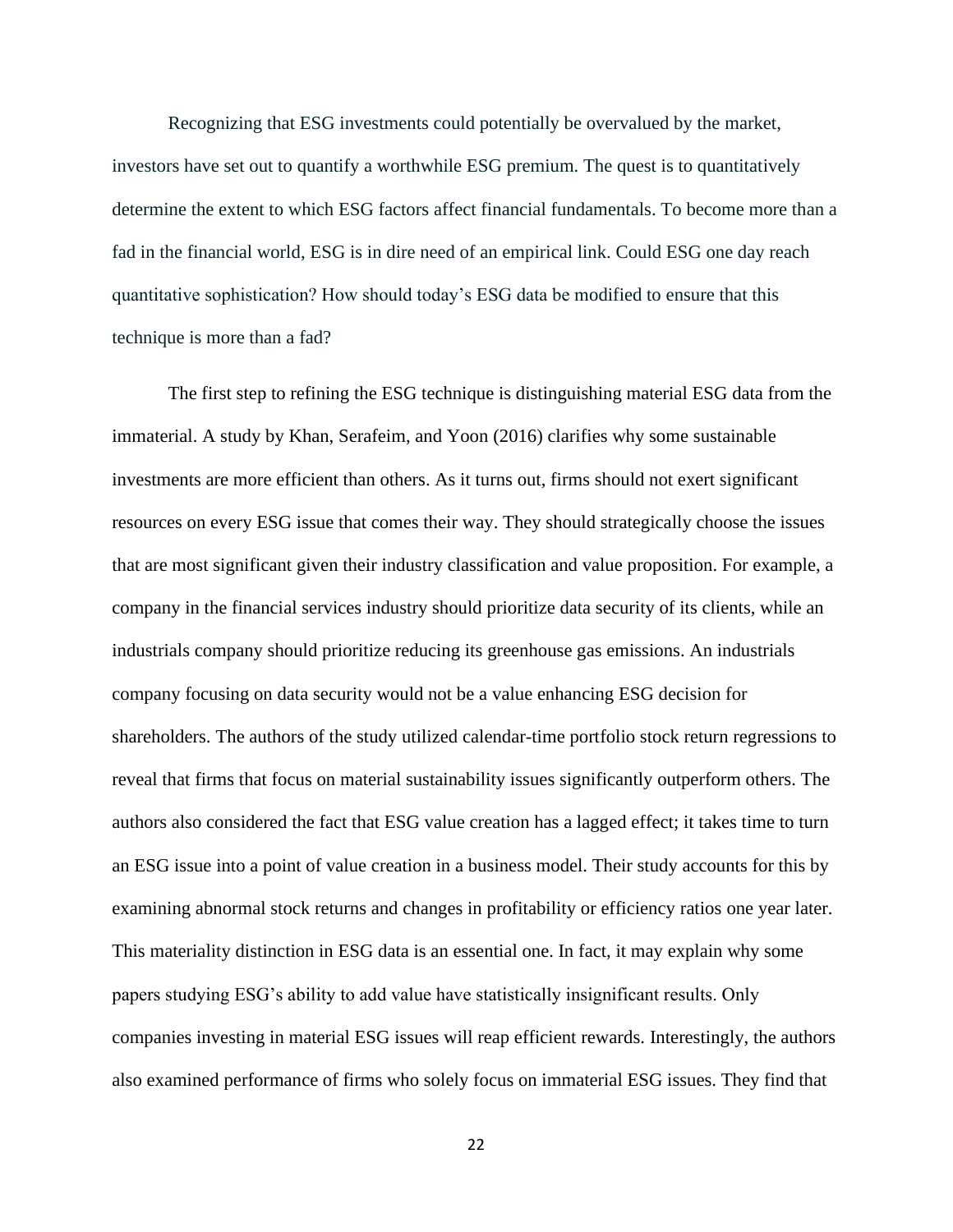these inefficient firms do not outperform the efficient firm that strategically addresses material issues.<sup>27</sup> This is clear empirical support that pursuing greenwashing opportunities is valuedestroying. Greenwashing, while it may have short term promotional benefits, is an intentionally poor allocation of resources from a financial perspective. For the institutional investor and the corporate manager, materiality has crucial implications for what type of data should be integrated into quantitative ESG decisions and studies. For the retail investor, materiality should change the way corporate social responsibility reports are read. To clarify this crucial concept, the Sustainable Accounting Standards Board (SASB) has published a materiality map to identify which ESG issues are salient for several industries.

|                            |                                                  | <b>Consumer</b><br>Goods | <b>Extractives &amp;</b><br><b>Minerals</b><br><b>Processing</b> | <b>Financials</b>                               | Food &<br><b>Beverage</b> | <b>Health Care</b> | Infrastructure  | Renewable<br><b>Resources &amp;</b><br><b>Alternative</b><br><b>Energy</b> | <b>Resource</b><br><b>Transformation</b> | <b>Services</b> |
|----------------------------|--------------------------------------------------|--------------------------|------------------------------------------------------------------|-------------------------------------------------|---------------------------|--------------------|-----------------|----------------------------------------------------------------------------|------------------------------------------|-----------------|
| <b>Dimension</b>           | <b>General Issue Category</b> <sup>1</sup>       | Click to expand          | Click to expand                                                  | Click to expand                                 | Click to expand           | Click to expand    | Click to expand | Click to expand                                                            | Click to expand                          | Click to expan  |
|                            | <b>GHG Emissions</b>                             |                          |                                                                  |                                                 |                           |                    |                 |                                                                            |                                          |                 |
|                            | <b>Air Quality</b>                               |                          |                                                                  |                                                 |                           |                    |                 |                                                                            |                                          |                 |
|                            | <b>Energy Management</b>                         |                          |                                                                  |                                                 |                           |                    |                 |                                                                            |                                          |                 |
| Environment                | Water & Wastewater Management                    |                          |                                                                  |                                                 |                           |                    |                 |                                                                            |                                          |                 |
|                            | Waste & Hazardous Materials Management           |                          |                                                                  |                                                 |                           |                    |                 |                                                                            |                                          |                 |
|                            | <b>Ecological Impacts</b>                        |                          |                                                                  |                                                 |                           |                    |                 |                                                                            |                                          |                 |
|                            | Human Rights & Community Relations               |                          |                                                                  |                                                 |                           |                    |                 |                                                                            |                                          |                 |
|                            | <b>Customer Privacy</b>                          |                          |                                                                  |                                                 |                           |                    |                 |                                                                            |                                          |                 |
|                            | <b>Data Security</b>                             |                          |                                                                  |                                                 |                           |                    |                 |                                                                            |                                          |                 |
| Social<br>Capital          | <b>Access &amp; Affordability</b>                |                          |                                                                  |                                                 |                           |                    |                 |                                                                            |                                          |                 |
|                            | <b>Product Quality &amp; Safety</b>              |                          |                                                                  |                                                 |                           |                    |                 |                                                                            |                                          |                 |
|                            | <b>Customer Welfare</b>                          |                          |                                                                  |                                                 |                           |                    |                 |                                                                            |                                          |                 |
|                            | <b>Selling Practices &amp; Product Labeling</b>  |                          |                                                                  |                                                 |                           |                    |                 |                                                                            |                                          |                 |
|                            | <b>Labor Practices</b>                           |                          |                                                                  |                                                 |                           |                    |                 |                                                                            |                                          |                 |
| Human<br>Capital           | <b>Employee Health &amp; Safety</b>              |                          |                                                                  |                                                 |                           |                    |                 |                                                                            |                                          |                 |
|                            | Employee Engagement, Diversity & Inclusion       |                          |                                                                  |                                                 |                           |                    |                 |                                                                            |                                          |                 |
|                            | Product Design & Lifecycle Management            |                          |                                                                  |                                                 |                           |                    |                 |                                                                            |                                          |                 |
| <b>Business</b>            | <b>Business Model Resilience</b>                 |                          |                                                                  |                                                 |                           |                    |                 |                                                                            |                                          |                 |
| Model &<br>Innovation      | <b>Supply Chain Management</b>                   |                          |                                                                  |                                                 |                           |                    |                 |                                                                            |                                          |                 |
|                            | <b>Materials Sourcing &amp; Efficiency</b>       |                          |                                                                  |                                                 |                           |                    |                 |                                                                            |                                          |                 |
|                            | Physical Impacts of Climate Change               |                          |                                                                  |                                                 |                           |                    |                 |                                                                            |                                          |                 |
| Leadership &<br>Governance | <b>Business Ethics</b>                           |                          |                                                                  |                                                 |                           |                    |                 |                                                                            |                                          |                 |
|                            | <b>Competitive Behavior</b>                      |                          |                                                                  |                                                 |                           |                    |                 |                                                                            |                                          |                 |
|                            | Management of the Legal & Regulatory Environment |                          |                                                                  |                                                 |                           |                    |                 |                                                                            |                                          |                 |
|                            | <b>Critical Incident Risk Management</b>         |                          |                                                                  |                                                 |                           |                    |                 |                                                                            |                                          |                 |
|                            | <b>Systemic Risk Management</b>                  |                          |                                                                  |                                                 |                           |                    |                 |                                                                            |                                          |                 |
|                            |                                                  |                          |                                                                  | @ 2018 The SASR Foundation, All Pights Reserved |                           |                    |                 |                                                                            |                                          |                 |

Figure 5: Materiality Map of ESG Issues by Industry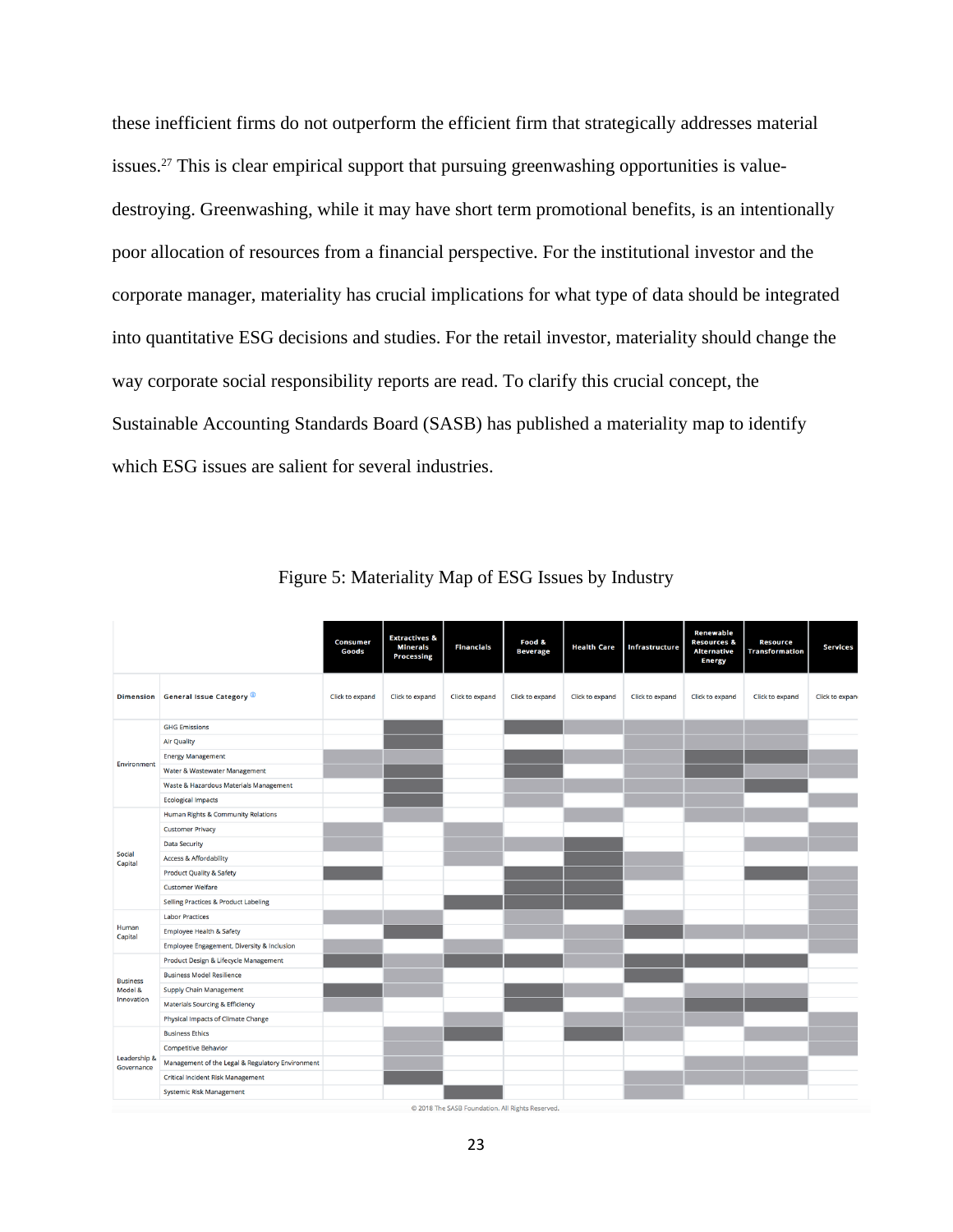Source: Sustainability Accounting Standards Board, 2018.

It is not controversial that good data arms good decision making. Thus, an obvious first step to institute ESG's quantitative legitimacy is establishing data standards, such as the materiality map in Figure 5. Bloomberg has identified a theory of change for ESG data, which can be seen in Figure 6.



Figure 6: Bloomberg's Theory of Change for ESG Data

Source: Bloomberg

Improving data begins with implementing industry-wide standards. Once established, this set of standard ESG metrics will make ESG data comparable, consistent, and easily accessible. From this point on, the cycle of generating quality ESG data will perpetuate itself. Benchmarking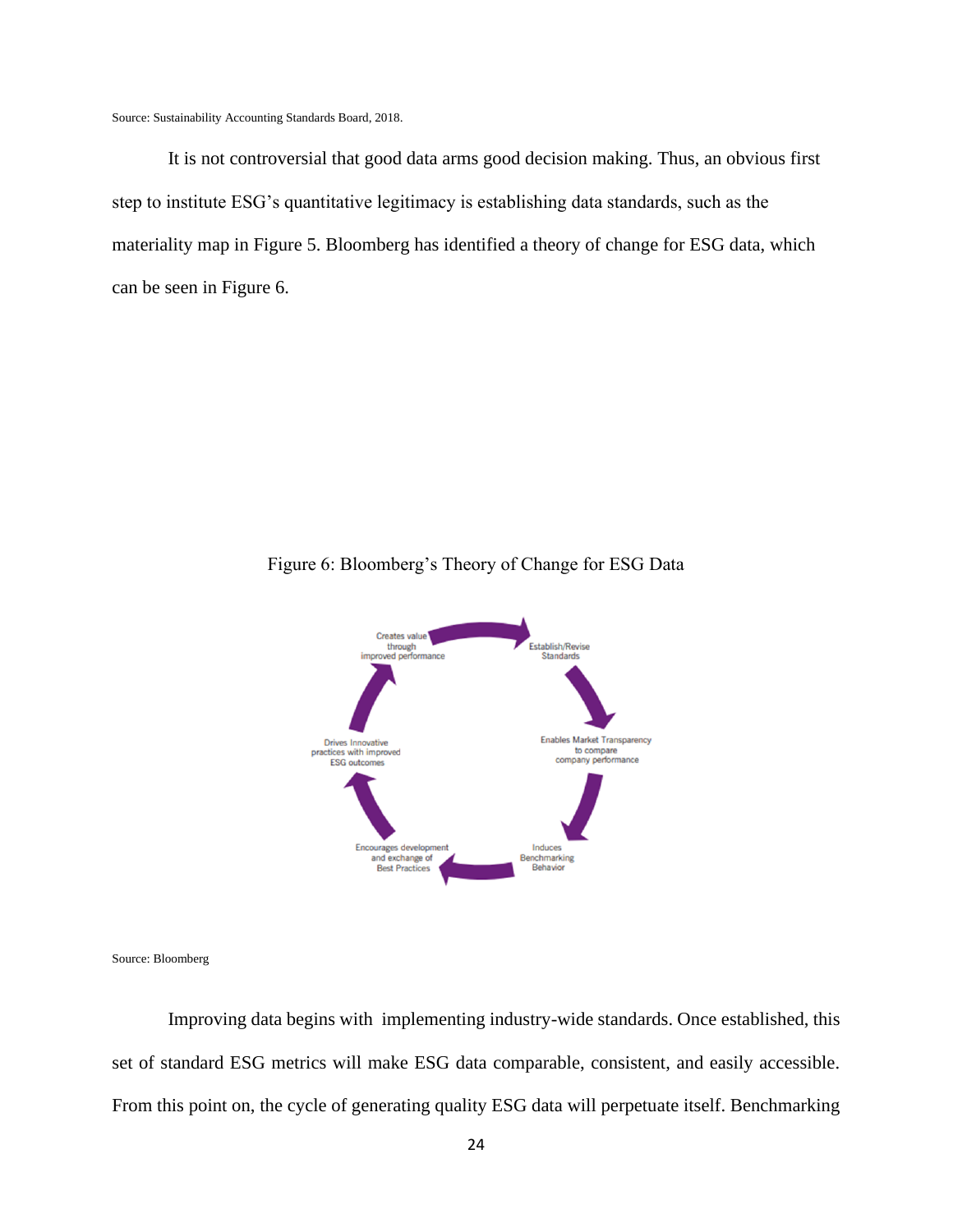behavior, exchange of best practices, and healthy competition will motivate companies to innovate in the ESG realm. There is a lot of uncertainty in how to handle ESG issues, but keeping ESG as some nebulous, strictly qualitative concept will only perpetuate this uncertainty. Translating ESG into quantitative data will allow it to become an actionable risk. After all, it is ratios and metrics that motivate financial markets.

Treating ESG as 'non-financial' information undermines its very potential. According to a Papua New Guinea Proverb, knowledge is only a rumor until it lives in the muscle. ESG data is still being treated as rumor because analysts fail to translate it into quantitative form. A crucial next step in achieving ESG's quantitative potential is to treat it as financial information. According to Bloomberg's Curtis Ravenel and Andrew Park, "The process of bringing ESG into existence and overcoming its lack of financial legitimacy is, therefore, essentially a challenge of measurement…Therefore…ESG analytics must demonstrate itself to be fundamentally indistinguishable from mainstream financial analytics, thereby sharing a common language with the financial industry and, in time, establishing its own bona fides." To prove that ESG is a financial factor, MSCI outlines three transmission channels for linking ESG to financial fundamentals. The authors establish ESG's economic rationale through a cash channel, an idiosyncratic risk channel, and a valuation channel.<sup>28</sup>

The cash channel highlights that companies with strong ESG profiles are more competitive, and therefore more profitable which results in higher dividends. Logically, companies that master ESG techniques can derive a competitive advantage from their ability to efficiently allocate resources or create strategic business plans that address complex societal challenges. This competitive advantage is then leveraged to generate higher returns. The study verified each of these claims by examining profitability ratios of varying ESG-rated companies.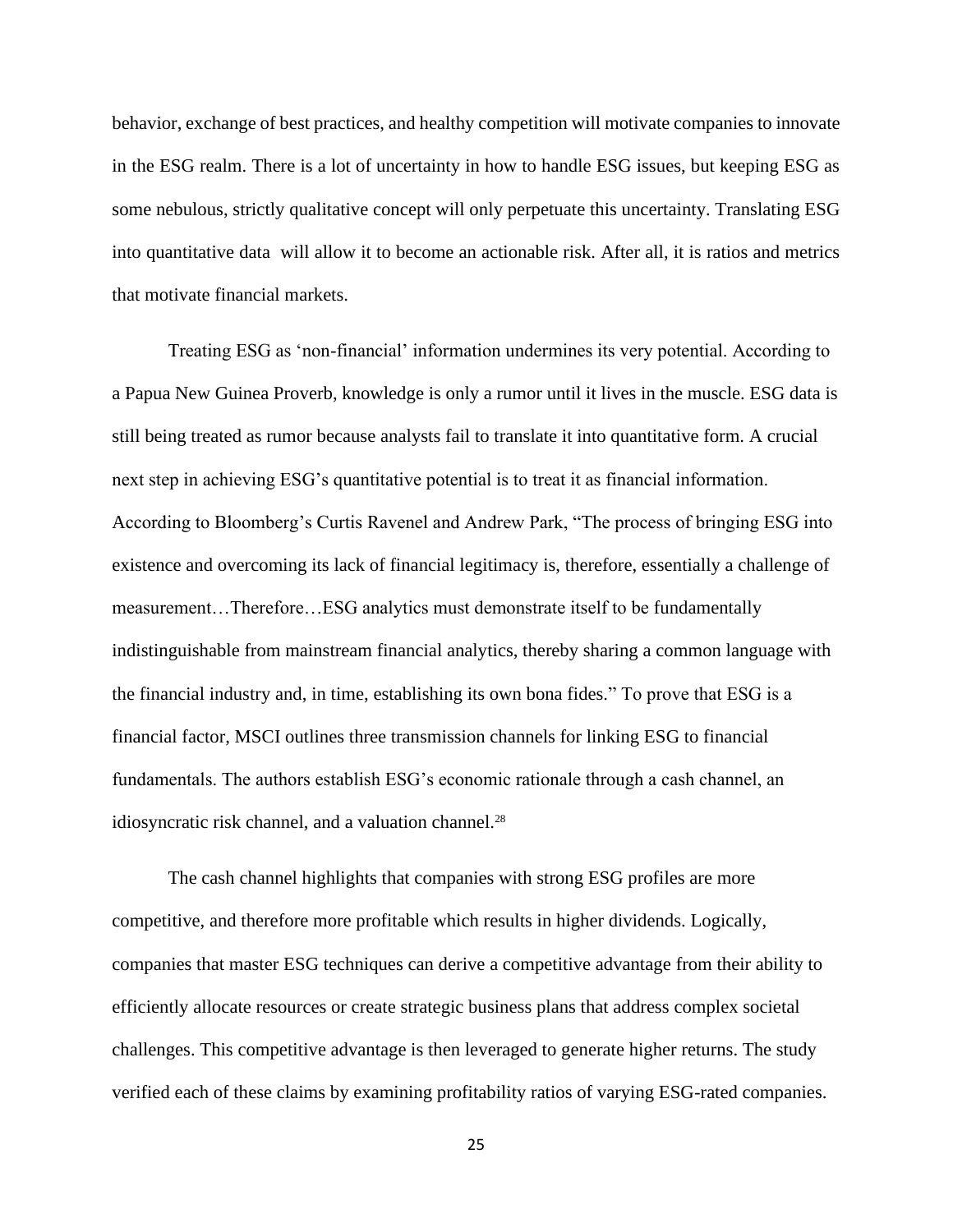These companies were sorted into quintiles. Each quintile had higher profitability ratios than the one preceding it. This same pattern was distinguishable for dividend yields.

The idiosyncratic risk channel states that a strong ESG firm has better risk management practices, and therefore has a lower risk of severe incidents and a lower tail risk. Firms that have overcome ESG issue typically have a strong management team that is able to anticipate and ameliorate typical business risks and severe incidents such as fraud and lawsuits. Hoepner, Rezec, and Siegl (2017) equate this to an "insurance-like protection of firm value against negative events." This insurance against risk typically leads to less downside in stock prices. MSCI verified these patterns in data by observing idiosyncratic event frequency for top versus bottom ESG quintiles. Low-rated ESG companies demonstrated a higher frequency of risk incidents, which attests to their poor ability to mitigate business risks.<sup>28</sup>

The last channel most clearly links ESG factors with valuation. In the pursuit of creating a durable and risk resistant business model, high ESG performers tend to have low systematic risk exposure. For example, a company employing hydrogen-powered forklifts is immune to the fluctuating nature of gasoline or diesel fuel prices. A company with lower systematic risks is typically able to secure a lower cost of capital and therefore should have a higher valuation. MSCI verified that firms in higher ESG quintiles tend to have lower historical beta levels.

Another more controversial way to link ESG and financial data is through stranded asset valuation. Generation Investment Management proposes that assets should be valued with respect to priced-in externalities for carbon or water. Defending status quo industries such as oil and gasoline companies would then be less feasible. This is part of their broader vision for Sustainable Capitalism, which would result in stranded assets or industries that become unattractive due to this new pricing scheme.<sup>30</sup> While this idea seems a bit extreme, it could be viewed as similar to the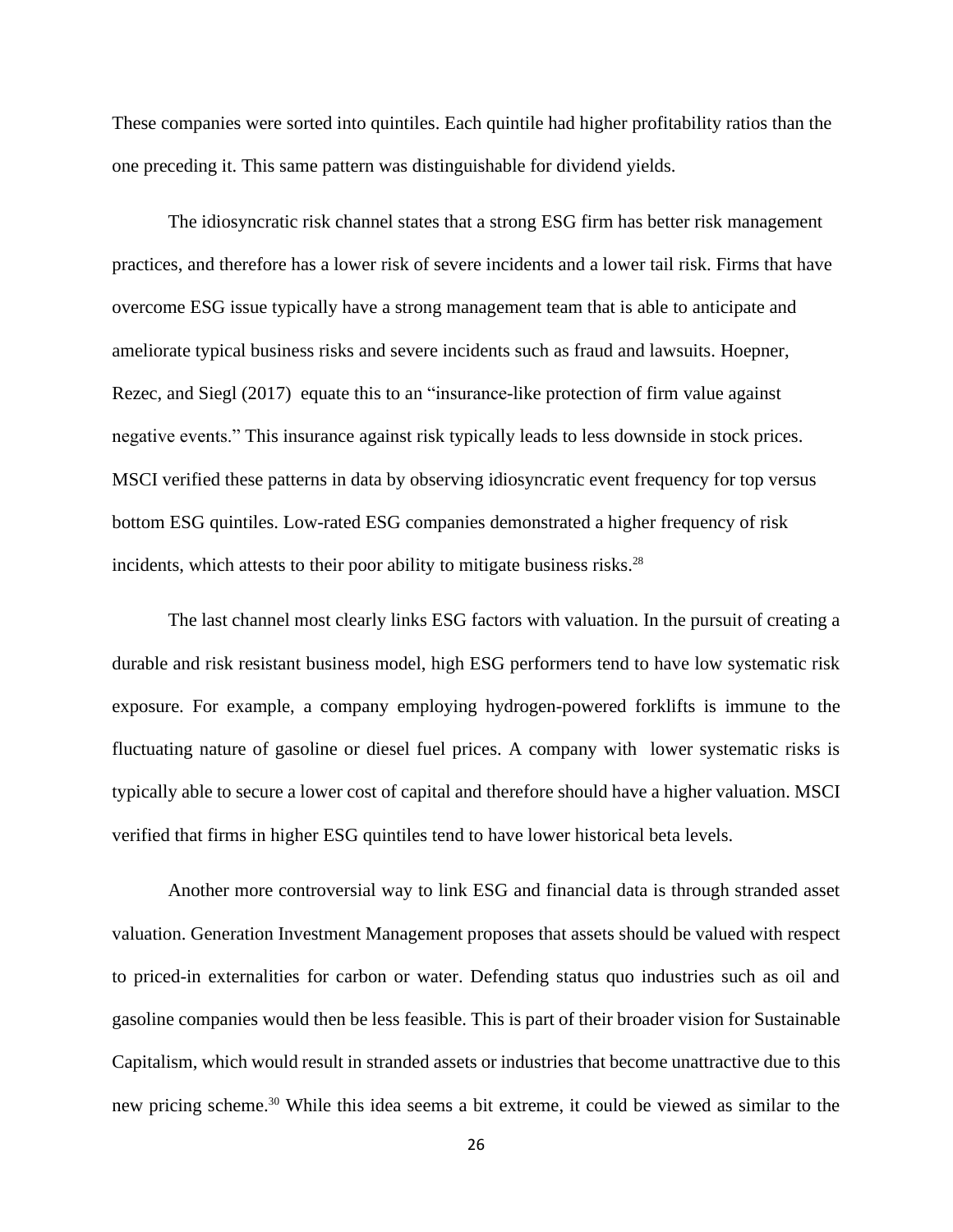Value at Risk (VaR) concept in financial analysis. An ESG VaR metric would draw attention the lack of downside for firms with sustainable competitive advantages. Sustainable Capitalism also calls for integrated financial reporting. If ESG information is reported alongside other financial metrics in the 10-K, it would help ESG to break away from its 'non-financial' status. Along with integrated reporting, the Sustainable Capitalism vision calls for an end to quarterly earnings reports. Quarterly reporting encourages earnings management and overemphasizes the short-term investing mindset. To discourage this short-termism, firms should tie managers compensation to long-term sustainable performance metrics. Lastly, Generation Investment Management believes that ESG issues should be incorporated into business education at all levels, but especially for the CFA designation.

While ESG data is quickly proliferating, many ESG practitioners believe it should never resemble traditional quantitative trading. While quant traders make quick buy and sell decisions based off financial ratios and mathematical models, ESG quant will never be at this level. ESG information is, at its heart, a practice based on qualitative information like social responsibility. While attempts to quantify these variables are helpful for comparison and faster decision making, treating ESG as just another financial ratio in a valuation model would trivialize the information it represents. After all, ESG investors are not completely sure yet if environmental, social, and governance factors all equally translate into quantifiable variables. For instance, take the social pillar of ESG. Are we imposing a linear concept on social variables where in reality a non-linear pattern exists? In other words, is there a point where too much human capital development has decreasing marginal returns? Could scrupulous attention to quality controls hinder a company's efficiency, although its S score should technically be higher?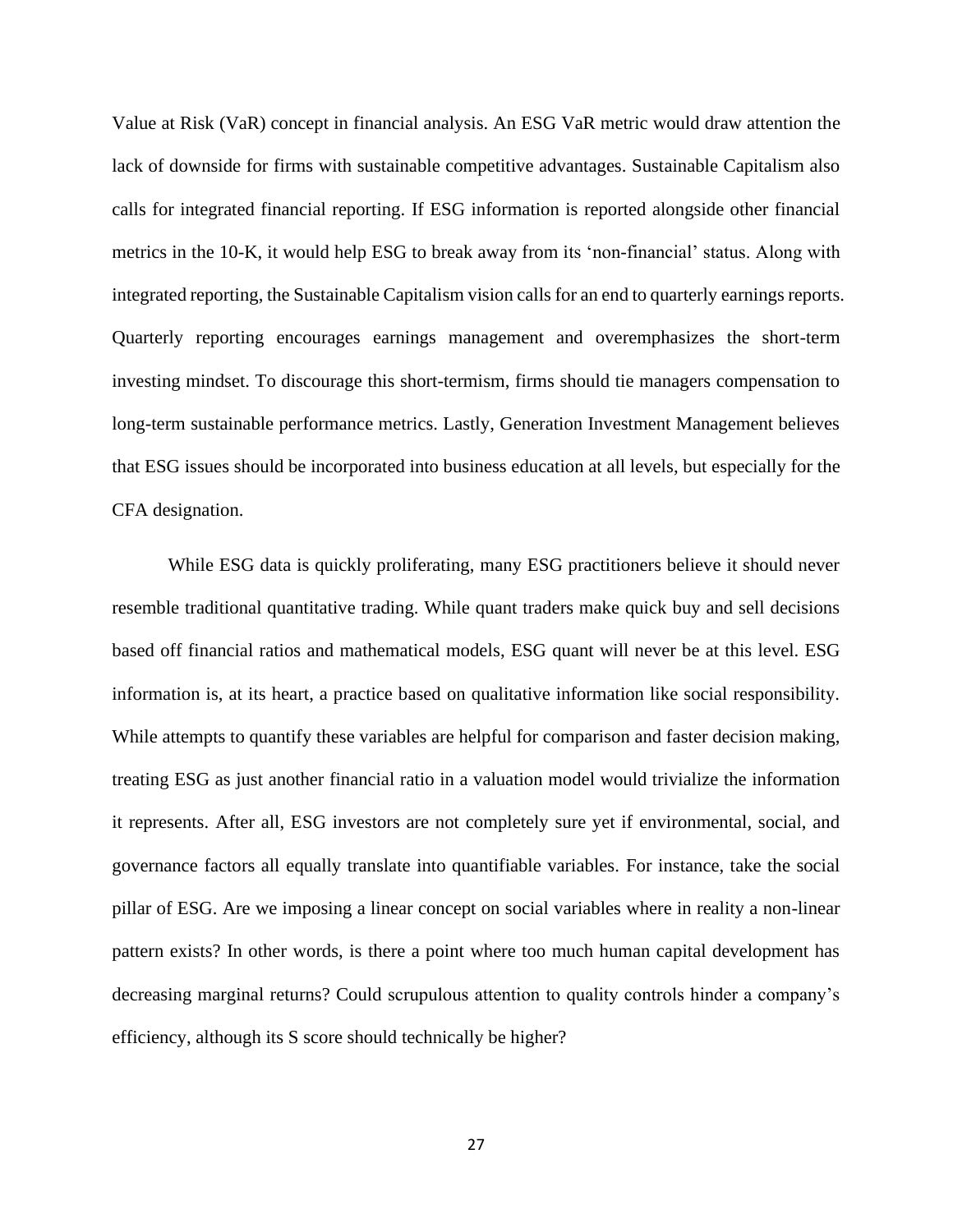Another reason that ESG could never resemble a quantitative trading strategy is that ESG scores are lagged. They take time to update as a company evolves. Even still, most ESG scores function more like credit ratings, meaning that a credit downgrade happens after the market has already widely acknowledged that one is due. For example, Amazon's S score was only downgraded by Sustainalytics well after its controversies with worker health and safety during COVID-19. Lastly, treating ESG as a strictly quantitative strategy undermines the potential of ESG engagement strategies and ESG momentum. Although a company may have a low environmental score, some institutional ESG investors with a strong relationship with the company are expecting it to increase. As a result, the ESG score or data does not fully reflect future expectations, meaning an ESG trading strategy would suffer if it was *strictly* quantitative. The strategy is fundamentally a mix of both quantitative and qualitative considerations, although the advancement of quantified ESG metrics will aid with the adoption of the technique. The best ESG managers start with ESG data as the foundation for their analysis. However, they expand beyond just mere numbers with thoughtful qualitative information only derived from direct engagement with their portfolio companies.

#### **V: What's next? Unlocking future ESG potential**

ESG has a plethora of potential. However, to cement ESG as a meaningful investing technique, I propose three major changes to unlock more potential going forward. First, given the confusion and misrepresentation around the term 'ESG', it should be regulated by the SEC similar to other financial terminology. Second, the ESG technique should spread beyond an exclusive institutional investor audience. Client-focused ESG investment products are needed to raise awareness of how climate change can impact an individual investor's portfolio. Lastly, ESG investors should start investing more heavily in the energy sector.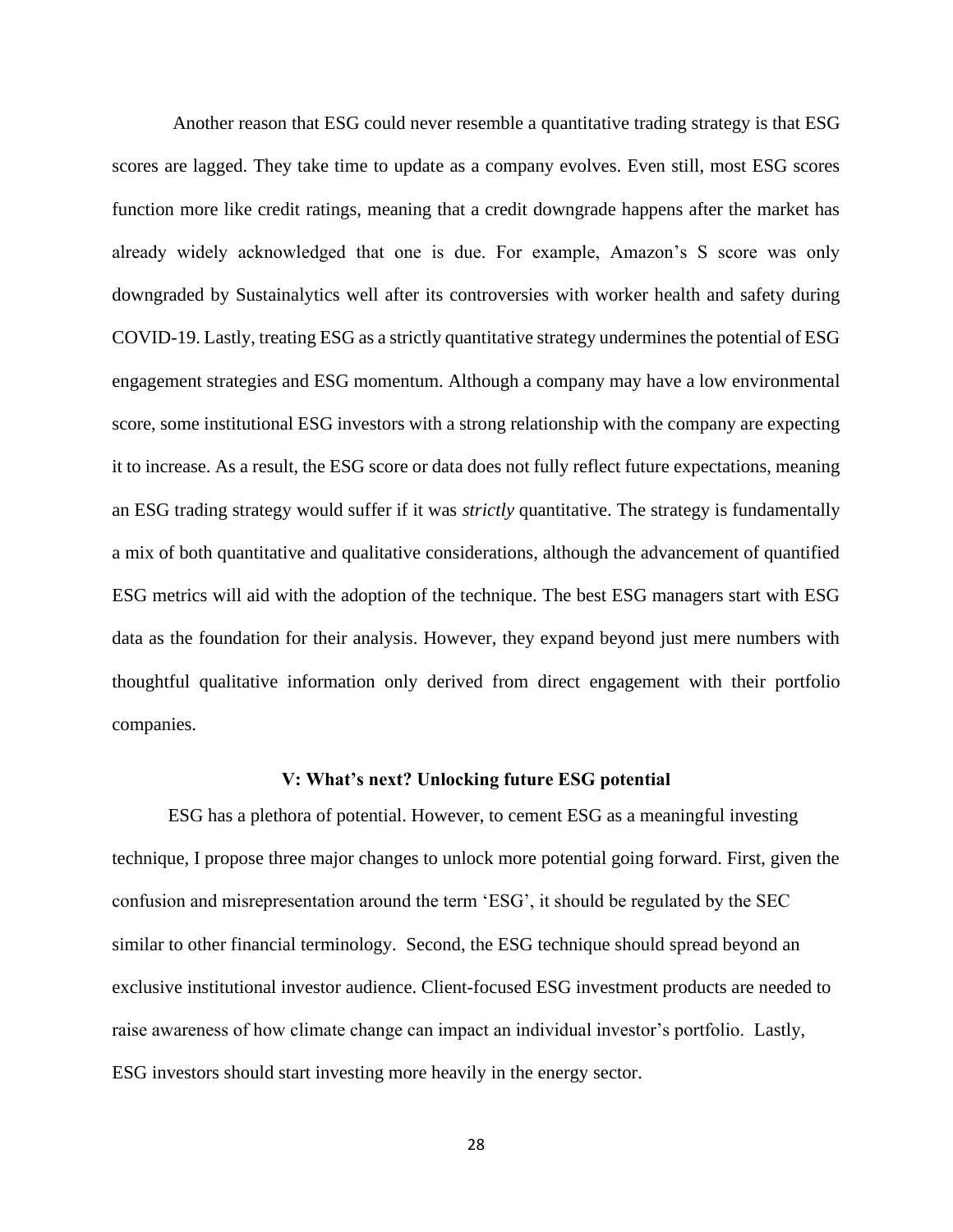Many individual investors looking for an impact investing product find themselves buying into ESG ETFs. However, with the lack of regulation on the ESG label, ESG ETFs can use sustainable buzz words in the prospectus while making half-hearted changes to their traditional investment strategy. This misleads individual investors, making the ESG ETF fool's gold. This mislabeling undermines ESG's potential because ESG is becoming strongly associated with poor transparency—ironically, this is exactly the kind of poor governance accountability the strategy is designed to expose. Increased regulation of ESG terminology could help rid of this negative connotation. After all, the SEC already defines and regulates numerous financial terms. If the SEC's goal is to regulate financial markets in order to protect investors against manipulation and fraud, ESG terminology should be more closely scrutinized. As of March 2022, the SEC preliminarily approved regulations on climate disclosure, but it is very likely that the regulations will be challenged in court. This means we may not see climate regulation be implemented for quite some time, but this is a step in the right direction.

The ESG investing method is built on the fundamental belief that investors influence societal change, albeit indirectly. The ESG strategy remains largely an institutional one. Individual investors, small financial advisors, and their private clients remain oblivious to how their money is being employed to generate a positive impact. Environmental impact is a topic that is especially vague for individual investors; while social and governance controversies are covered in the news, climate change is only discussed as a looming threat that lacks a cohesive, calculable response. Investment products that educate and empower investors on how to respond to ESG risks are essential for the method to broaden into the retail investing arena.

Blackrock is responding to this challenge with its new client-focused climate risk platform called Aladdin Climate. In 2019, the firm announced a partnership with Rhodium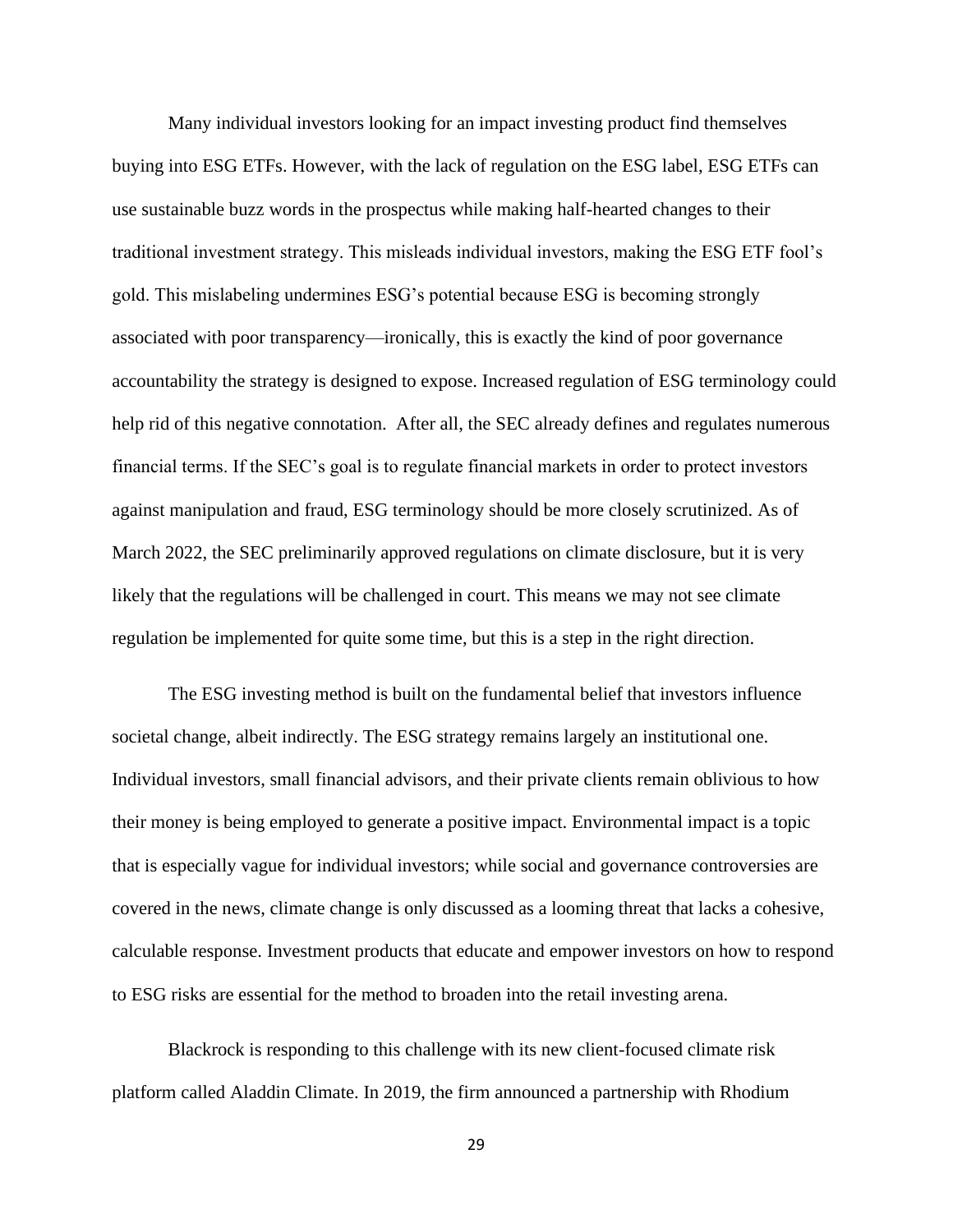group, a research company that combines econometrics, climate models, and data analytics to analyze the economic impact of climate change.<sup>31</sup> The partnership aimed to create a software that can quantify climate risk and translate it into financial impact, but most importantly to give investors actionable information on how to mitigate climate risk in their portfolios. Rhodium group analyzes historical weather data and historical economic data to create damage functions in econometric models. Thanks to an explosion in big data, researchers have information on how, for example, the economy of Fort Lauderdale, Florida reacts when a category 3 hurricane occurs. Researchers are then able to use this backwards looking data to create predictive climate models. They can estimate how increased greenhouse gas emissions creates a stronger probability of a category 5 hurricane. <sup>32</sup> Then, they will scale down the overall impact of a rare weather event to properly estimate how climate risk will burden local economies, making climate change a lot more personal. The Blackrock project also aims to quantify climate risk on a yearly basis, rather than just focusing on severe weather events. For example, if a city experiences 10 more days of temperatures above 95 degrees Fahrenheit, how could that impact a company's operating expenses? Many questions remain for the project, including how to estimate impacts across several asset classes. It is easy to imagine how climate risk could affect assets that are tied to a physical location (like municipal bonds, real estate, or utility companies), but how could climate risk be estimated and translated into financial repercussions for the multinational firm with mostly intangible assets? Faced with these difficult questions, Blackrock is leveraging the fact that sustainability is data-driven to create a platform for investors to understand the financial relevance of climate change. Not only is it crucial to raise awareness that climate risk is a financial risk, it is pivotal for individual investors to realize that their investment decisions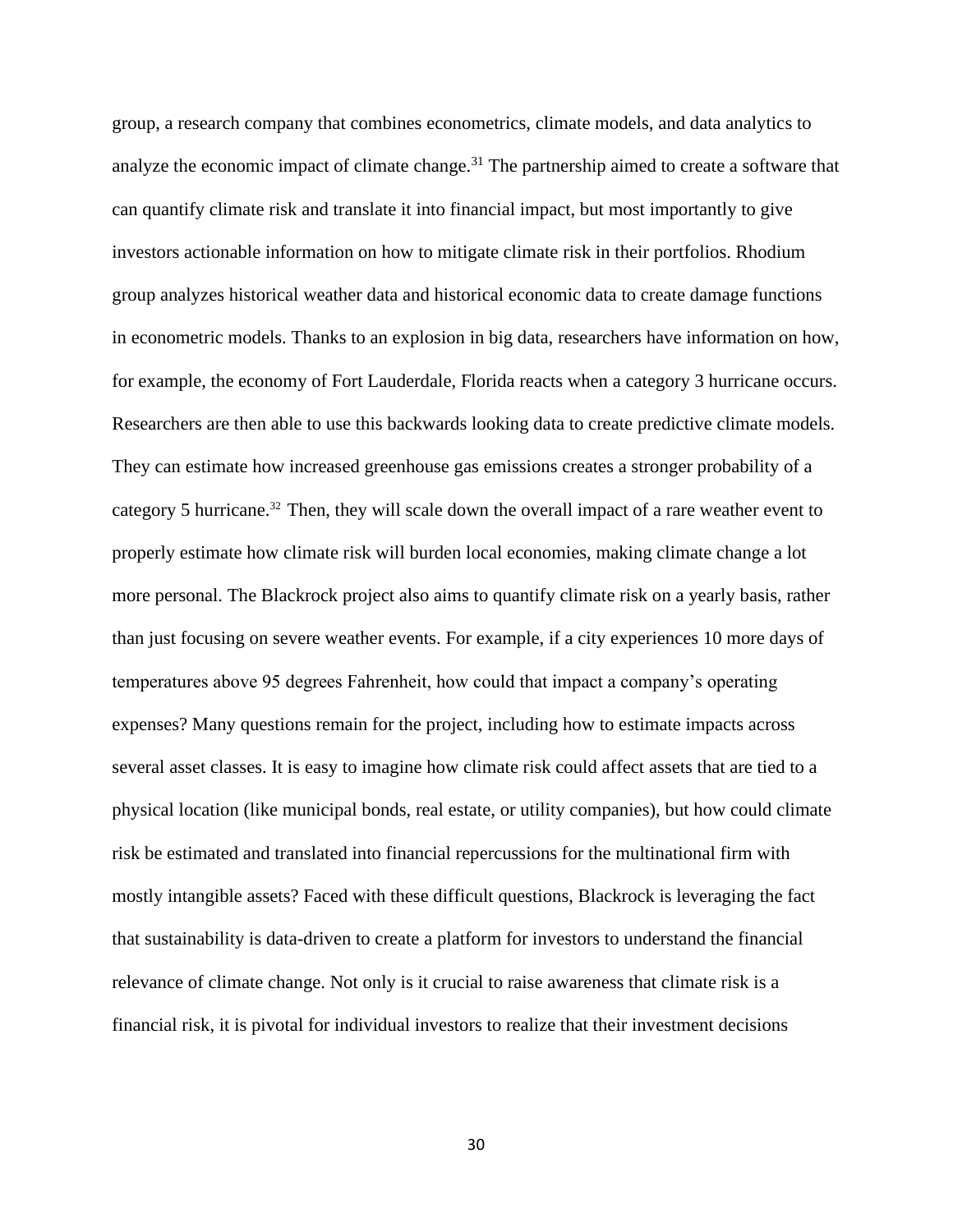certainly influence societal change. Client-focused ESG investment products like Aladdin Climate will be crucial in allowing the ESG technique to shape retail investing.

ESG should influence how capital is allocated in battling climate change. To do this in an effective and timely manner, ESG strategies should actively invest in the energy sector. This industry is traditionally excluded from green funds as part of an initial screening technique. This is incredibly paradoxical; the very sector propelling the transition towards a lower carbon economy is not even considered by ESG portfolios. Many have the opposite view that including an industry plagued by greenhouse gas emissions in a green portfolio would be counterintuitive. However, this short-sighted perspective overlooks a myriad of investment opportunities arising from the slew of research being dedicated towards green energy innovation. A recent study (Cohen et al. 2021) begs the question: when will the energy sector be seriously considered by ESG investors? The study examines green patenting activity and finds that the energy sectors has nearly 3 times the relative focus on green innovation than the average industry. Out of the top 50 green patent producing companies,  $14\%$  of them are energy names.<sup>33</sup> The top green patent firms are Exxon Mobil, Honeywell International, Royal Dutch Shell, BP, and Conoco Phillips. One might propose that these are likely the largest green patent producers because they are mature firms with plenty of cash reserves for all types of innovative research, but even after controlling for these differences, energy firms still produce the most green patents. Another objection: what if these firms are engaging in an unnecessary amount of patent production just so they seem involved in strategic green patenting for marketing purposes? The authors drilled into the data to see if the green patenting activity was frivolous but find evidence that the green patenting by energy firms is heavily focused on climate change mitigation. Firms with several green patents should likely have higher ESG scores, but this is not the case. In fact, through empirical analysis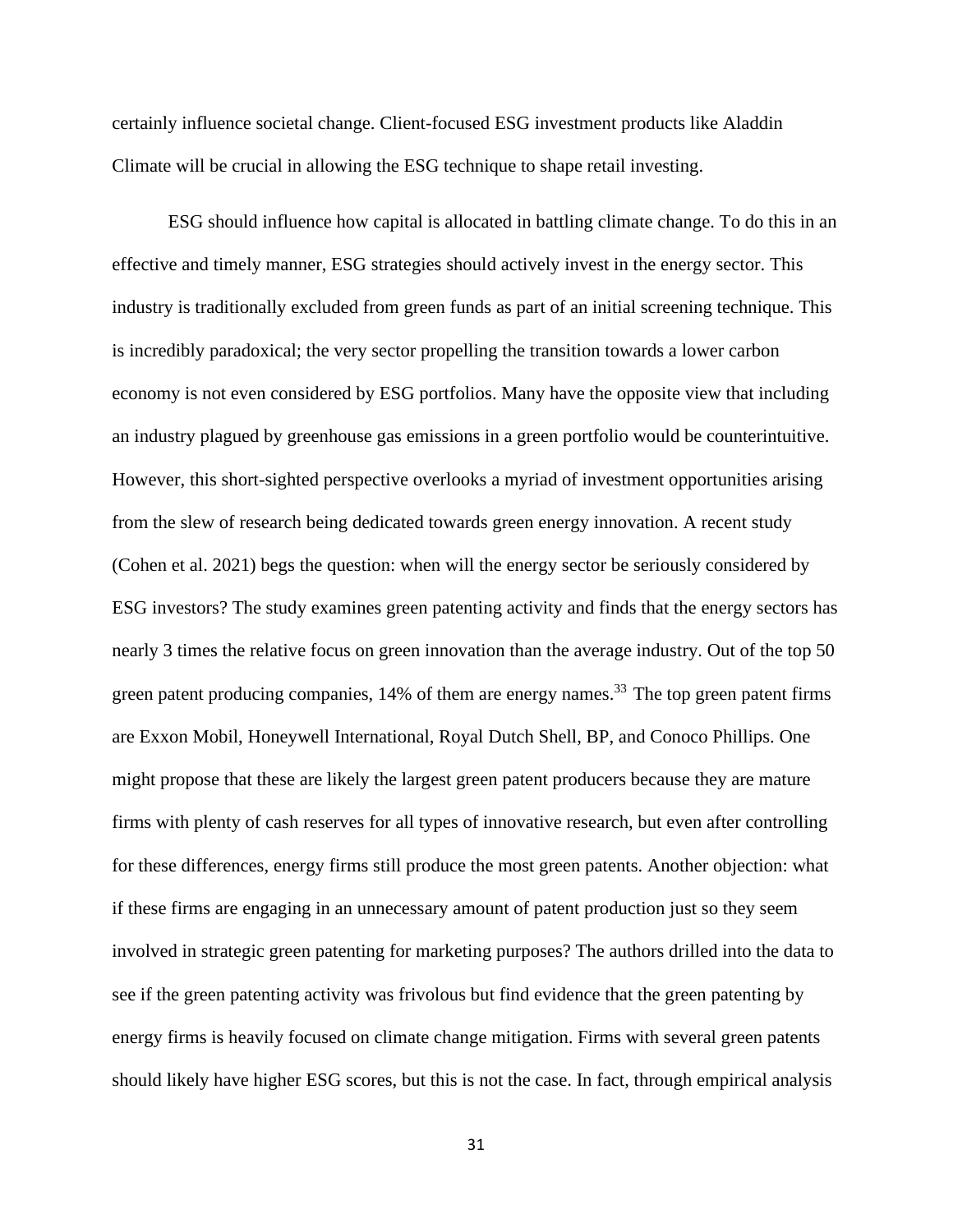the study concludes that an additional green patent is associated with a lower ESG score for an energy company. Perhaps this is warranted though, since only a small percentage of patented technology will become commercially valuable. Many firms patent technology unnecessarily just in case the technology becomes successful. The authors instead turned toward measuring patent quality, via the number of citations each green patent received. The regression includes a dummy variable that equals one if the number of green patents citations for a company was in the 95<sup>th</sup> percentile for that year. On average, energy firms' green patents have 9% more citations than green patents belonging to other industries. Additionally, energy firms are 12% more likely to produce a blockbuster green patent. It is certainly not that there is a lack of quality green patents in the energy sector. Yet, energy firms still demonstrate a negative relationship between green patents and ESG scores. This is unique to the energy industry as a positive association was found for other sectors, which suggests that the energy sector receives less credit for each additional quality green patent in terms of ESG scores. This could be an error in the ESG scoring methodology. One might then conclude that ESG scores are not exactly calibrated to direct capital towards companies that are most likely to help solve the climate crisis. Maybe the lowered ESG scores of the energy sector are a result of the negative association of the entire sector as a large contributor to pollution. If so, then this highlights the nature of ESG scores as backward looking instead of forward looking. Sophisticated ESG investors looking to invest in the climate change leader of tomorrow must look beyond ESG scores then to reap opportunities for ESG momentum. After examining that energy firms are most likely to produce blockbuster green patents, it is puzzling why ESG funds are significantly less likely to hold energy firms than traditional funds. If the ESG funds do hold energy names, they are usually significantly underweight relative to the benchmark. This would imply that traditional funds, not ESG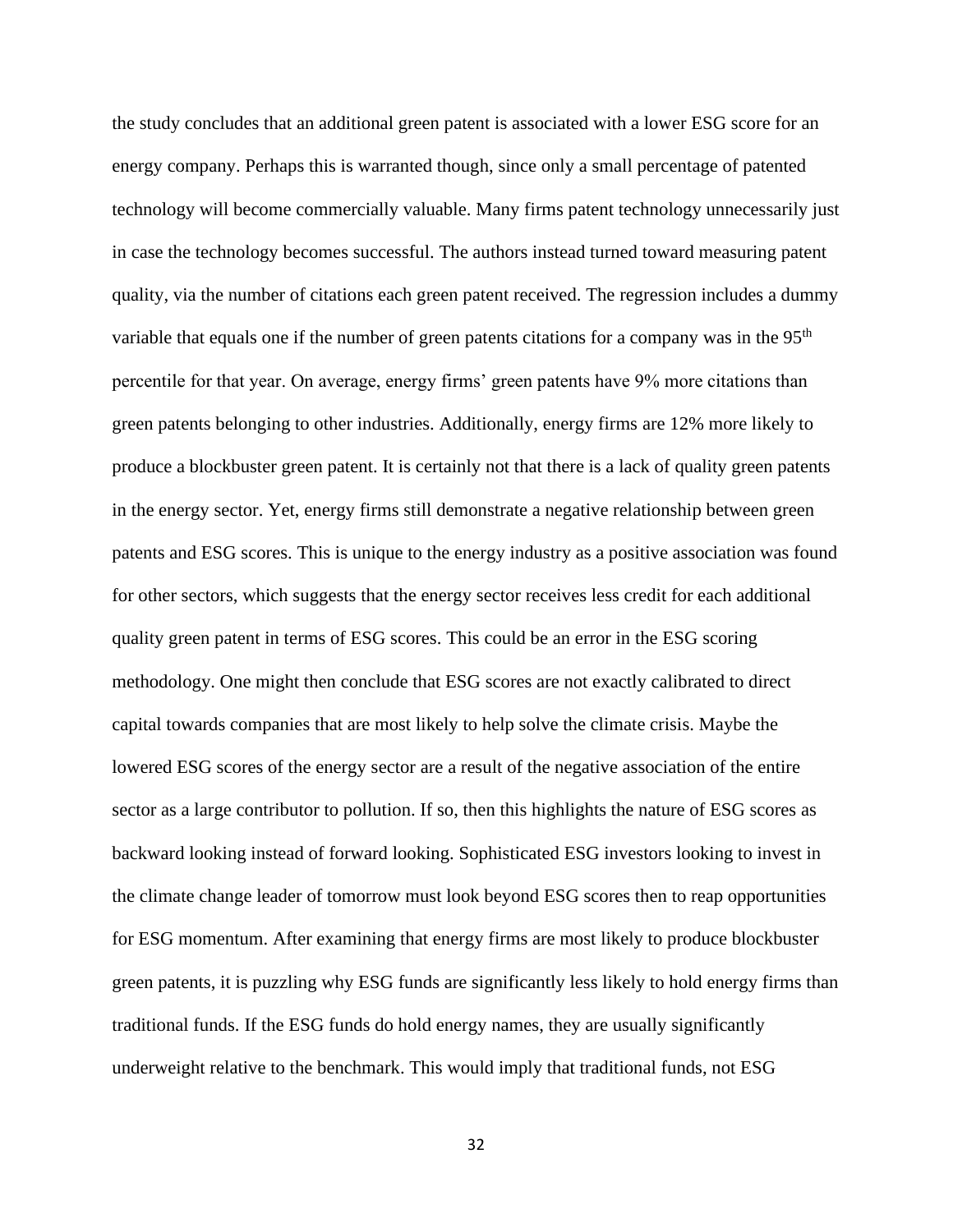oriented ones, are more likely to reap the rewards of this green research. Reversing this paradoxical reality would bolster ESG as a legitimate form of investing with purpose. It is pivotal that ESG investors begin to seriously consider the energy sector, while the investable opportunities are still ripe. After all, time is of the essence when speaking of climate change.

In the controversial 1972 MIT paper titled 'Limits to Growth' , Jay Forrester employs computer models to estimate various societal outcomes if the demands of economic growth came face-to-face with finite resources and pollution. One of the outcomes is a doomsday collapse in which the world experiences dramatic declines in food production, environmental conditions, the population, and economic output. Gaya Herrington, a sustainability analyst at KPMG, decided to check if this old model stood the test of time against empirical observations.<sup>34</sup> She finds that current data aligns well with the model's predictions. The model was right on target. Economic growth could slow, and economic collapse would be eminent around 2040 if current growth trends and pollution hold. But, according to Herrington, there is still hope. There is still time to transition to the scenario that does not end in collapse by embracing that economic growth in the future must be sustainable.<sup>35</sup> Society has faced similar scares in the past, such as resource scarcity in the '70s and worrisome population growth in the '90s, but these issues were overcome through innovation and societal adaptation. The issue that should be front and center on the agenda now is climate change, with a critical focus on the changes necessary to achieve sustainable economic growth.

ESG investing is a pivotal tool to help shape what sustainable economic growth will look like. After regulating ESG terminology, spreading into the retail investing space with ESG investment products, and more seriously investing in the energy sector, ESG investing can transform from a mere fad investing strategy into a society-changing force.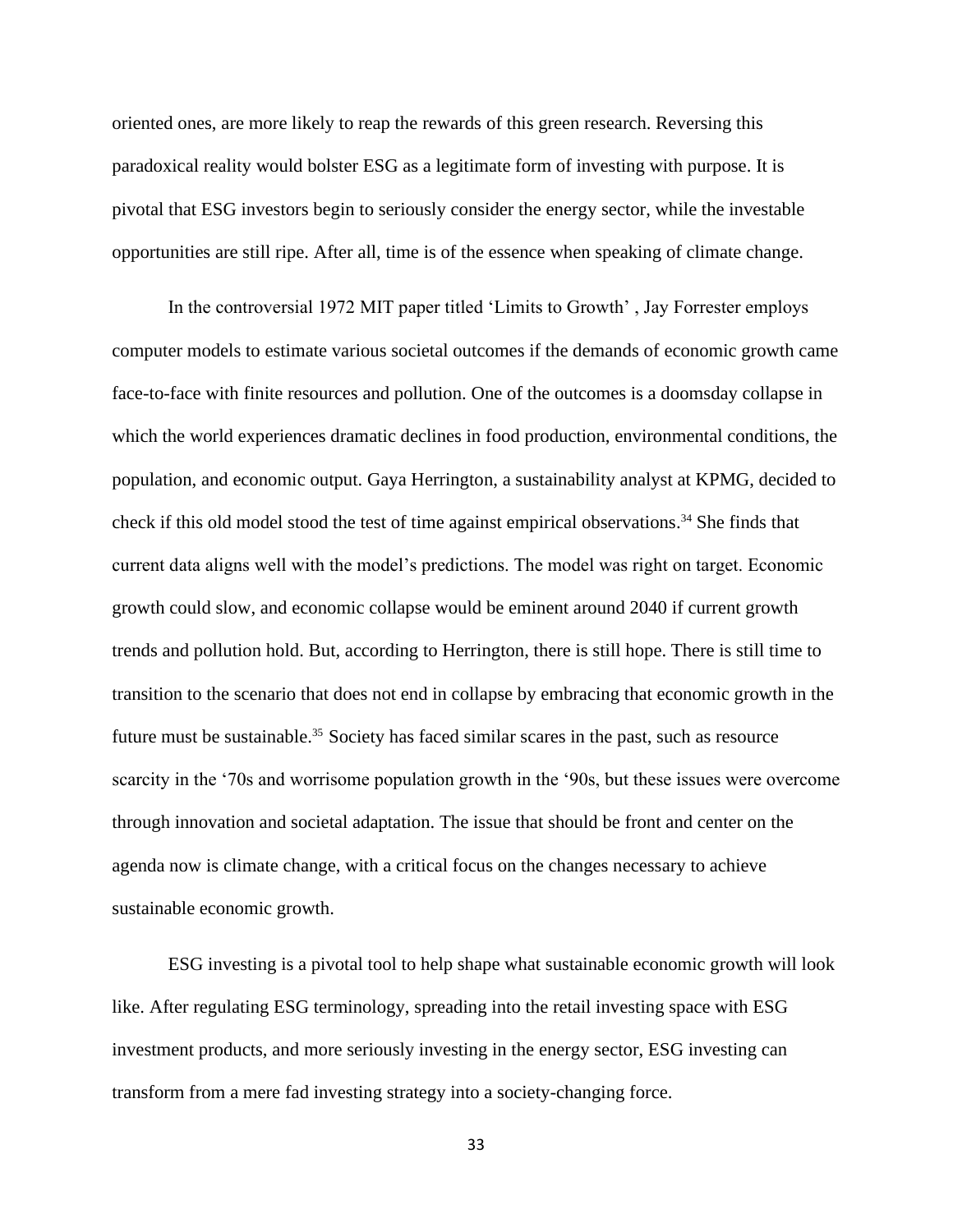## **References**

- (1) Jess Liu, Jon Hale. Morningstar. 'ESG Investing Comes of Age'. 1 March 20h21, <https://www.morningstar.com/features/esg-investing-history>.
- (2) Norton, Leslie P. "Blackrock's Earth Day Forecast: \$1.2 Trillion in Global Sustainable ETF Assets by 2030." BlackRock Predicts \$1.2 Trillion in Global Sustainable ETF Assets by 2030 | Barron's, Barrons, 22 Apr. 2020, https://www.barrons.com/articles/blackrock-predicts-1-2-trillion-inglobal-sustainable-etf-assets-by-2030-51587558286.
- (3) "Business Roundtable Redefines the Purpose of a Corporation to Promote 'an Economy That Serves All Americans'., Business Roundtable, 19 Aug. 2019, [https://www.businessroundtable.org/business-roundtable-redefines-the-purpose-of-a-corporation](https://www.businessroundtable.org/business-roundtable-redefines-the-purpose-of-a-corporation-to-promote-an-economy-that-serves-all-americans)[to-promote-an-economy-that-serves-all-americans.](https://www.businessroundtable.org/business-roundtable-redefines-the-purpose-of-a-corporation-to-promote-an-economy-that-serves-all-americans)
- (4) Bebchuk, Lucian A. and Tallarita, Roberto, "Will Corporations Deliver Value to All Stakeholders?" 4 Aug. 2021, Forthcoming, Vanderbilt Law Review, Volume 75 (May 2022), <https://ssrn.com/abstract=3899421>
- (5) Duarte, Fernando. "Black Lives Matter: DO Companies Really Support the Cause?" *BBC Worklife*, BBC, 12 June 2020, https://www.bbc.com/worklife/article/20200612-black-lives-matter-docompanies-really-support-the-cause.
- (6) Johnson, Whitney, et al. "The Value of Belonging at Work." *Harvard Business Review*, HBR, 21 Dec. 2021, https://hbr.org/2019/12/the-value-of-belonging-at-work.
- (7) Roselle, P. (2016), The Evolution of Integrating ESG Analysis into Wealth Management Decisions*. Journal of Applied Corporate Finance*, 28: 75-79. https://doi.org/10.1111/jacf.12178
- (8) Van Duuren, E., Plantinga, A. & Scholtens, B. ESG Integration and the Investment Management Process: Fundamental Investing Reinvented. J Bus Ethics 138, 525–533 (2016). https://doi.org/10.1007/s10551-015-2610-8
- (9) Friede, G. Why don't we see more action? A metasynthesis of the investor impediments to integrate environmental, social, and governance factors. *Bus Strat Env*. 2019; 28: 1260– 1282. <https://doi.org/10.1002/bse.2346>
- (10) Scrutiny, Norms, and Selective Disclosure: A Global Study of Greenwashing, Christopher Marquis, Michael W. Toffel, and Yanhua Zhou, Organization Science, 2016 27:2, 483-504
- (11) Eccles, R.G., Kastrapeli, M.D. and Potter, S.J. (2017), How to Integrate ESG into Investment Decision-Making: Results of a Global Survey of Institutional Investors. *Journal of Applied Corporate Finance*, 29: 125-133. https://doi.org/10.1111/jacf.12267
- (12) Funk, Karina, and Emily Dwyer. "Take ESG Ratings with a Grain of Salt." Take ESG Ratings With A Grain Of Salt, Brown Advisory, 9 July 2018, https://www.brownadvisory.com/intl/theadvisory/take-esg-ratings-grain-salt.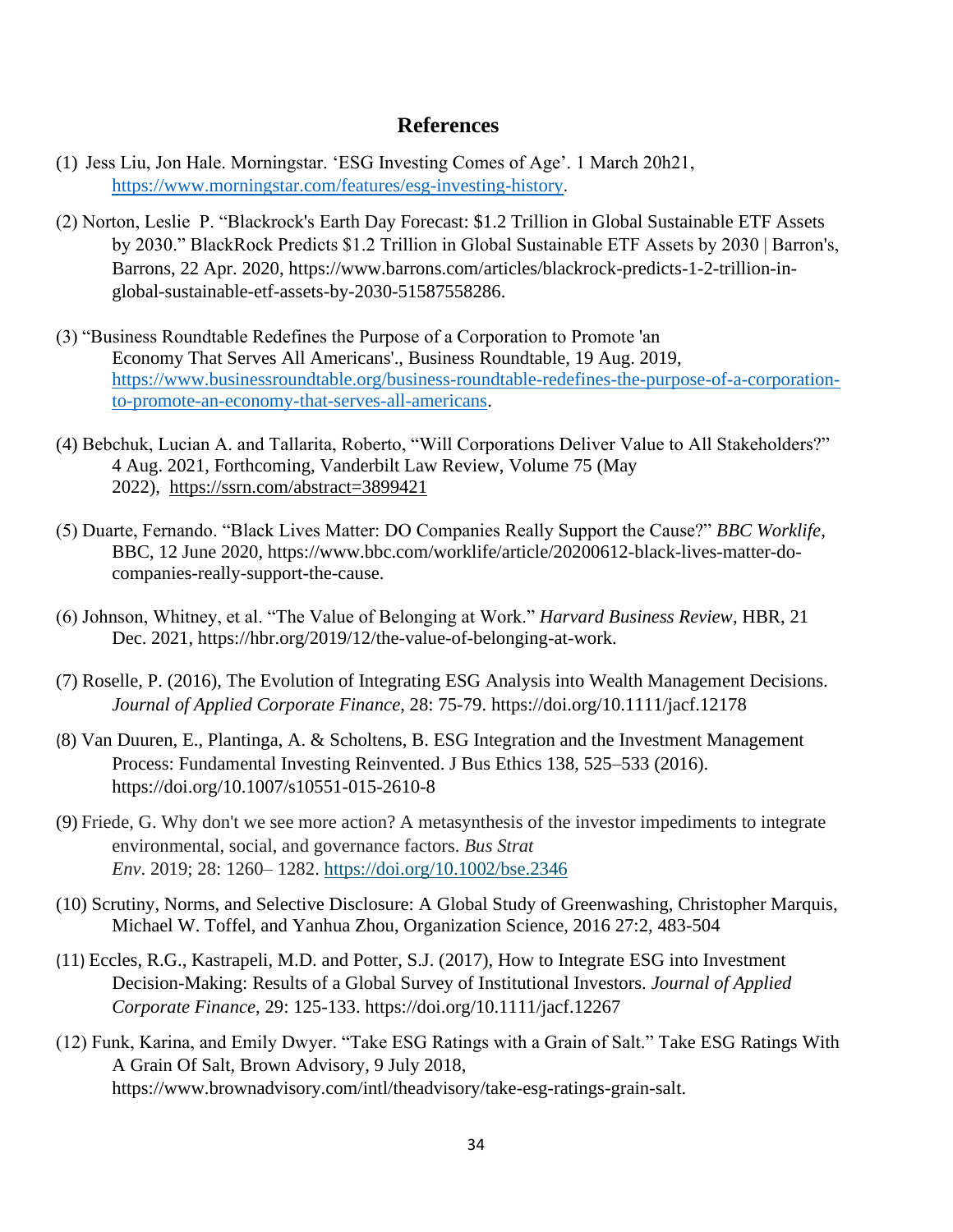- (13) Eaglesham, Jean. "Wall Street's Green Push Exposes New Conflicts of Interest." *The Wall Street Journal*, Dow Jones & Company, 29 Jan. 2022, https://www.wsj.com/articles/wall-streets-greenpush-exposes-new-conflicts-of-interest-11643452202.
- (14) Del Giudice, Alfonso, and Silvia Rigamonti. "Does audit improve the quality of ESG scores? Evidence from corporate misconduct." *Sustainability* 12.14 (2020): 5670.
- (15) Cappucci, Michael, The ESG Integration Paradox (Spring/Summer 2018). *Journal of Applied Corporate Finance*, Vol. 30, Issue 2, pp. 22-28, 2018,b SSRN: <https://ssrn.com/abstract=3233222>
- (16) Gunnar Friede, Timo Busch & Alexander Bassen (2015) ESG and financial performance: aggregated evidence from more than 2000 empirical studies, Journal of Sustainable Finance & Investment, 5:4, 210-233, DOI: [10.1080/20430795.2015.1118917](https://doi.org/10.1080/20430795.2015.1118917)
- (17) Hauter, Amy, and Lisa Fillingame Abraham. "Income and Impact: Peeling Back the Labels in Labeled Bonds." *Income and Impact: Peeling Back the Labels in Labeled Bonds | Brown Advisory*, Brown Advisory, 4 June 2021, https://www.brownadvisory.com/intl/theadvisory/income-and-impact-peeling-back-labelslabeled-bonds.
- (18) Reznick, Mitch, and Michael Viehs. "Pricing ESG Risk in Credit Markets." *Outcomes Beyond Performance*, Hermes Investment Management, 3 Apr. 2017, https://www.hermesinvestment.com/ukw/wp-content/uploads/sites/80/2018/10/hermes-pricing-esg-risk-in-creditmarkets-reinforcing-our-conviction.pdf.
- (19) Eccles, RG, Verheyden, T.. and Feiner, A. (2016), ESG for All? The Impact of ESG Screening on Return, Risk, and Diversification. Journal of Applied Corporate Finance, 28: 47- 55. <https://doi.org/10.1111/jacf.12174>
- (20) Serafeim, George. "Social-Impact Efforts That Create Real Value." *Harvard Business Review*, HBR, 2 June 2021, https://hbr.org/2020/09/social-impact-efforts-that-create-real-value.
- (21) Guenster, N., Bauer, R., Derwall, J. and Koedijk, K. (2011), The Economic Value of Corporate Eco-Efficiency. European Financial Management, 17: 679-704. [https://doi.org/10.1111/j.1468-](https://doi.org/10.1111/j.1468-036X.2009.00532.x) [036X.2009.00532.x](https://doi.org/10.1111/j.1468-036X.2009.00532.x)
- (22) Serafeim, George, et al. "The Economic Significance of Long-Term Plans." *ESG Research*, KKS Advisors, Nov. 2018, https://static1.squarespace.com/static/5143211de4b038607dd318cb/t/5bfeb0496d2a73351bde08e 0/1543417932554/The+Economic+Significance+of+Long-Term+Plans.pdf.
- (23) Kauflin, Jeff. "This Save-the-Planet Mutual Fund Is Beating the Market, and It's Got Funk." *Forbes*, Forbes Magazine, 7 Dec. 2017, https://www.forbes.com/sites/jeffkauflin/2017/12/06/green-is-good-forreturns/?sh=29871973035d.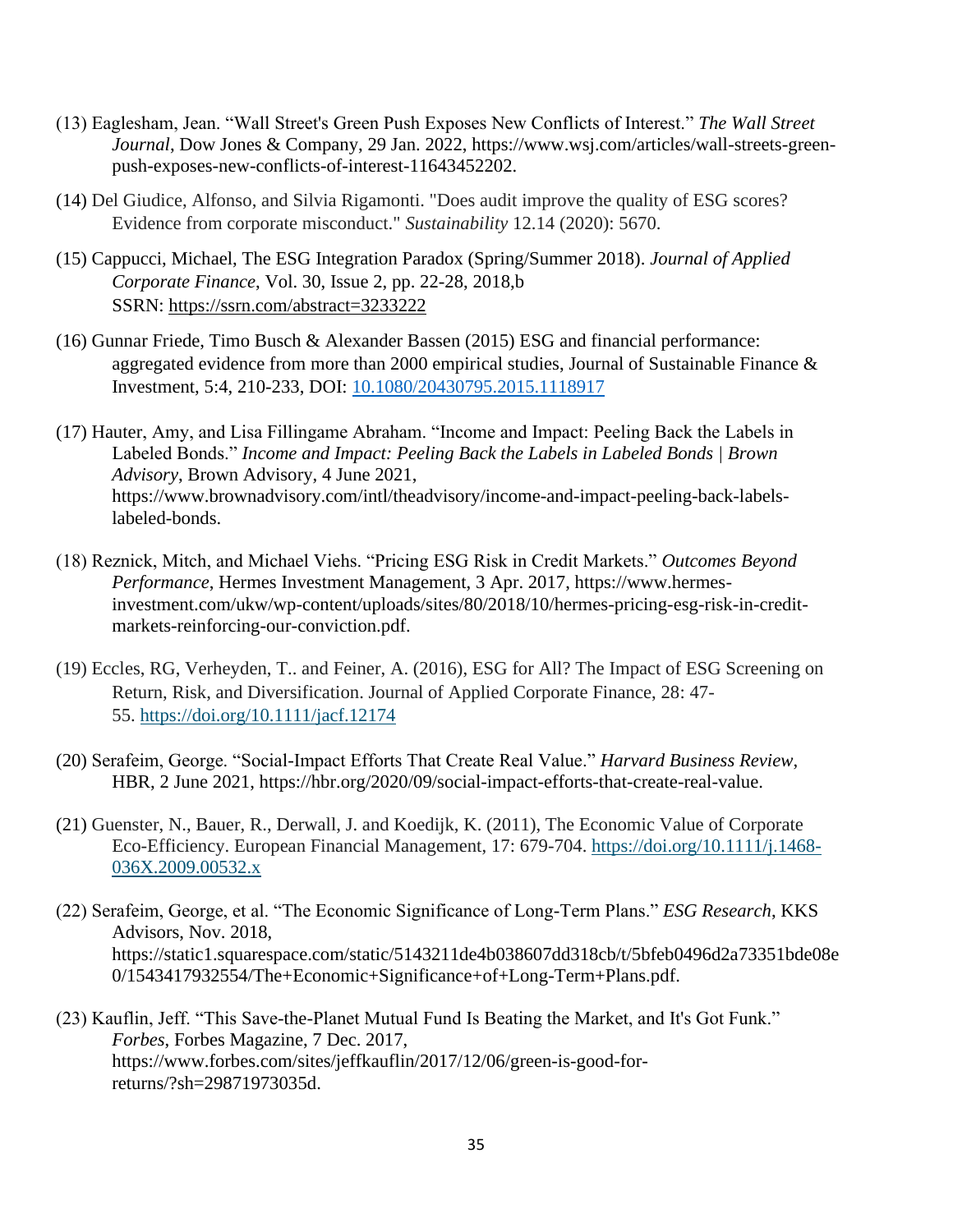- (24) Norton, Leslie P. "A Little-Known Green Fund Soared 114% in 2020. We Caught up with Its Manager." *The Shelton Green Alpha Fund Soared 114% in 2020. Its Manager Talks Strategy. | Barron's*, Barrons, 14 Feb. 2021, https://www.barrons.com/articles/a-little-known-green-fundsoared-114-in-2020-we-caught-up-with-its-manager-51613304419.
- (25) Dowell, Glen, Stuart Hart, and Bernard Yeung, "Do Corporate Global Environmental Standards Create or Destroy Market Value?", Management Science 2000 46:8, 1059-1074
- (26) Nauman, Billy. "Short-Sellers Step up Scrutiny of ESG Stocks." *Subscribe to Read | Financial Times*, Financial Times, 24 Oct. 2020, https://www.ft.com/content/b8c91561-b44c-43cf-9810- 7aeff9c377a8.
- (27) Mozaffar Khan, George Serafeim, Aaron Yoon; Corporate Sustainability: First Evidence on Materiality. *The Accounting Review* 1 November 2016; 91 (6): 1697–1724. doi: <https://doi.org/10.2308/accr-51383>
- (28) Giese, Guido, et al. "Foundations of ESG investing." *MSCI ESG Research LLC* (2017).
- (29) Hoepner, A. G. F., M. Rezec, and K. S. Siegl. 2017. "Does Pension Funds' Fiduciary Duty Prohibit the Integration of Environmental Responsibility Criteria in Investment Processes?: A Realistic Prudent Investment Test." Available at SSRN: https://ssrn.com/abstract=1930189 or http://dx.doi. org/10.2139/ssrn.1930189.
- (30) Park, Andrew, and Curtis Ravenel. "Integrating sustainability into capital markets: Bloomberg LP And ESG's quantitative legitimacy." *Journal of Applied Corporate Finance* 25.3 (2013): 62-67.
- (31) "Blackrock and Rhodium Partner on Climate Analytics." *BlackRock*, Blackrock Investment Management, 1 Aug. 2019, https://www.blackrock.com/us/individual/about-us/blackrockrhodium-partner-on-climateanalytics#:~:text=BlackRock%20has%20partnered%20with%20Rhodium,based%20insights%20 into%20climate%20scenarios.
- (32) Holland, G., Bruyère, C.L. Recent intense hurricane response to global climate change. *Clim Dyn* **42,** 617–627 (2014). https://doi.org/10.1007/s00382-013-1713-0
- (33) Cohen, Lauren and Gurun, Umit G. and Nguyen, Quoc, The ESG Innovation Disconnect: Evidence from Green Patenting (October 25, 2020). European Corporate Governance Institute – Finance Working Paper No. 744/2021, Available at SSRN: <https://ssrn.com/abstract=3718682>
- (34) Herrington, G. Update to limits to growth: Comparing the world3 model with empirical data. *Journal of Industrial Ecology* 2021; 25: 614– 626 <https://doi.org/10.1111/jiec.13084>
- (35) Helmore, Edward. "Yep, It's Bleak, Says Expert Who Tested 1970s End-of-the-World Prediction." *The Guardian*, Guardian News and Media, 25 July 2021, https://www.theguardian.com/environment/2021/jul/25/gaya-herrington-mit-study-the-limits-togrowth.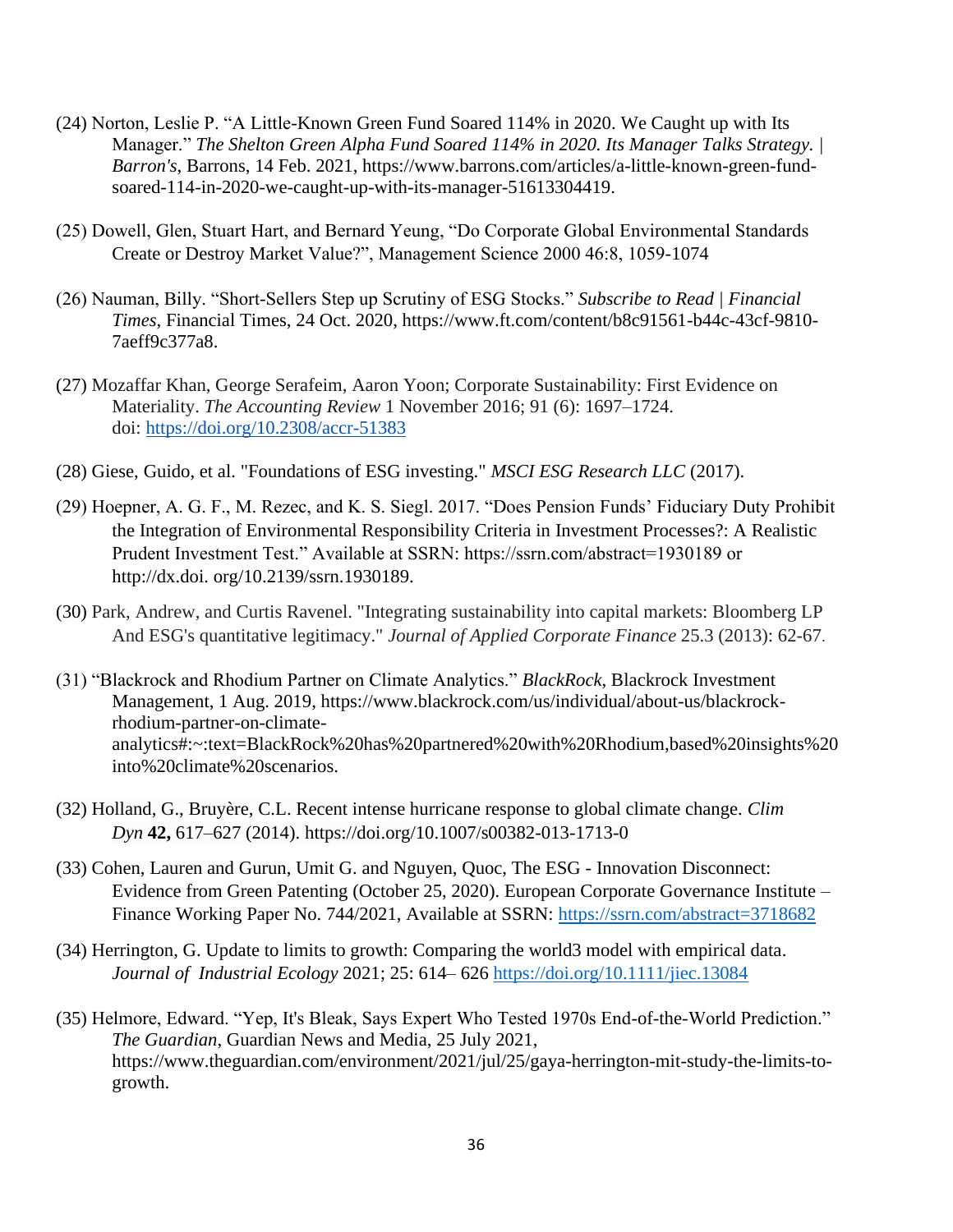(36) Fabozzi, Frank J., K.C. Ma, Becky J. Oliphant, "Sin Stock Returns", The Journal of Portfolio Management Oct 2008, 35 (1) 82-94; DOI: 10.3905/JPM.2008.35.1.82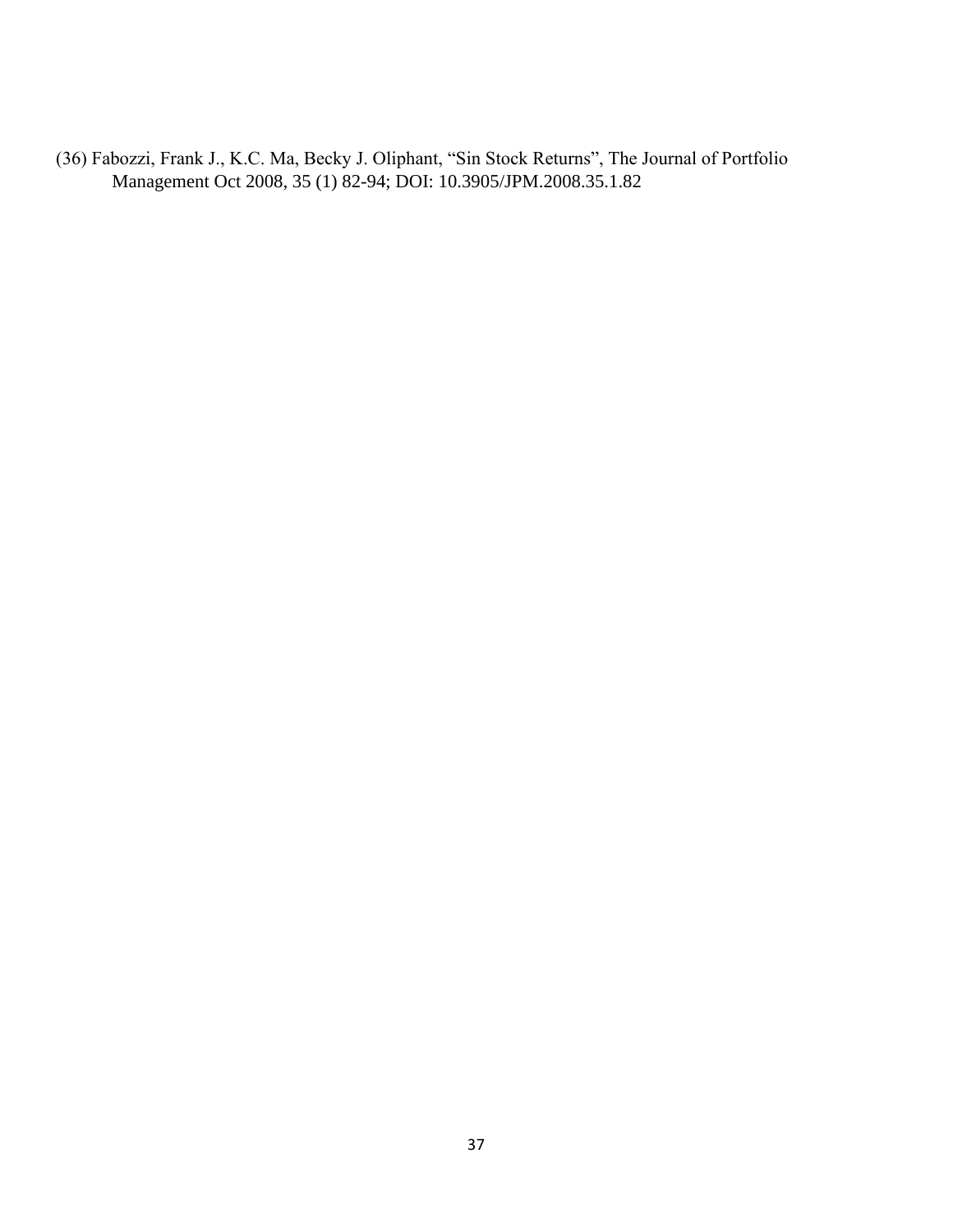# **Tables**

# **Table 1: Results of Sustainalytics ESG Scores**

The following table reports the results of a standard t-test of the distributions of ESG scores for the top ten holdings of sustainable versus traditional mutual funds. Panel A reports summary statistics of the total sample size, which is 52. Panel B reports the two-sample t test results assuming equal variances.

| <b>Panel A: Summary Statistics</b>  |                    |                    |  |  |  |
|-------------------------------------|--------------------|--------------------|--|--|--|
|                                     | <b>Sustainable</b> | <b>Traditional</b> |  |  |  |
| Mean                                | 76.1               | 73.6               |  |  |  |
| Variance                            | 598.6              | 760.9              |  |  |  |
| <b>Observations</b>                 | 25                 | 27                 |  |  |  |
| Pooled Variance                     | 683.0              |                    |  |  |  |
| <b>Panel B: T-Test Results</b>      |                    |                    |  |  |  |
| <b>Hypothesized Mean Difference</b> | $\Omega$           |                    |  |  |  |
| df                                  | 50                 |                    |  |  |  |
| t Stat                              | 0.338              |                    |  |  |  |
| $P(T \le t)$ one-tail               | 0.368              |                    |  |  |  |
| t Critical one-tail                 | 1.676              |                    |  |  |  |
| $P(T \le t)$ two-tail               | 0.737              |                    |  |  |  |
| t Critical two-tail                 | 2.009              |                    |  |  |  |